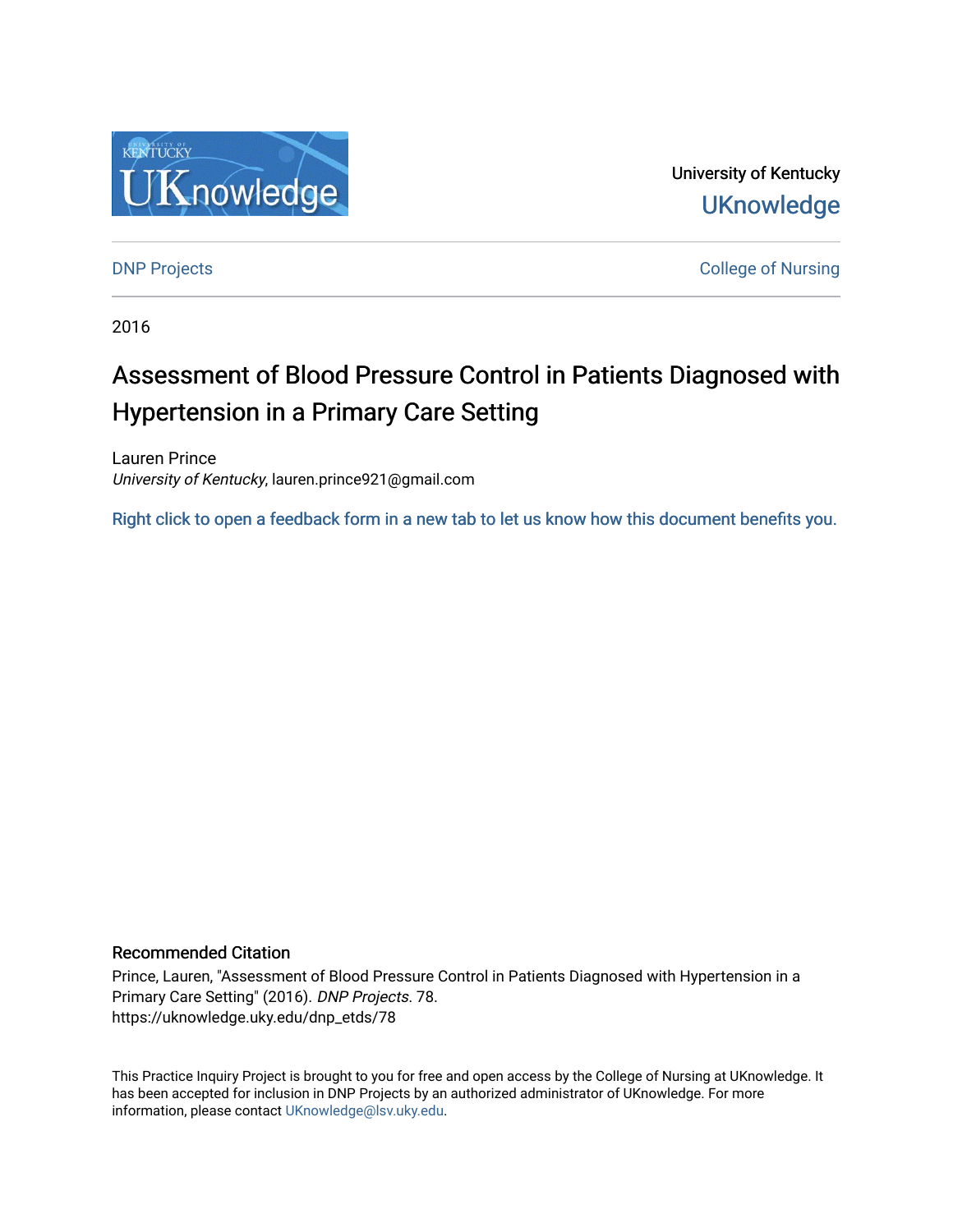Assessment of Blood Pressure Control in Patients

Diagnosed with Hypertension in a Primary Care Setting

Lauren Prince RN, BSN

University of Kentucky

College of Nursing

April 26, 2016

Lynne Jensen, PhD, APRN – Committee Chair

Sharon Lock, PhD, APRN, FNAP, FAANP – Committee Member

Ashley Guiliani, DNP, APRN – Committee Chair/Clinical Mentor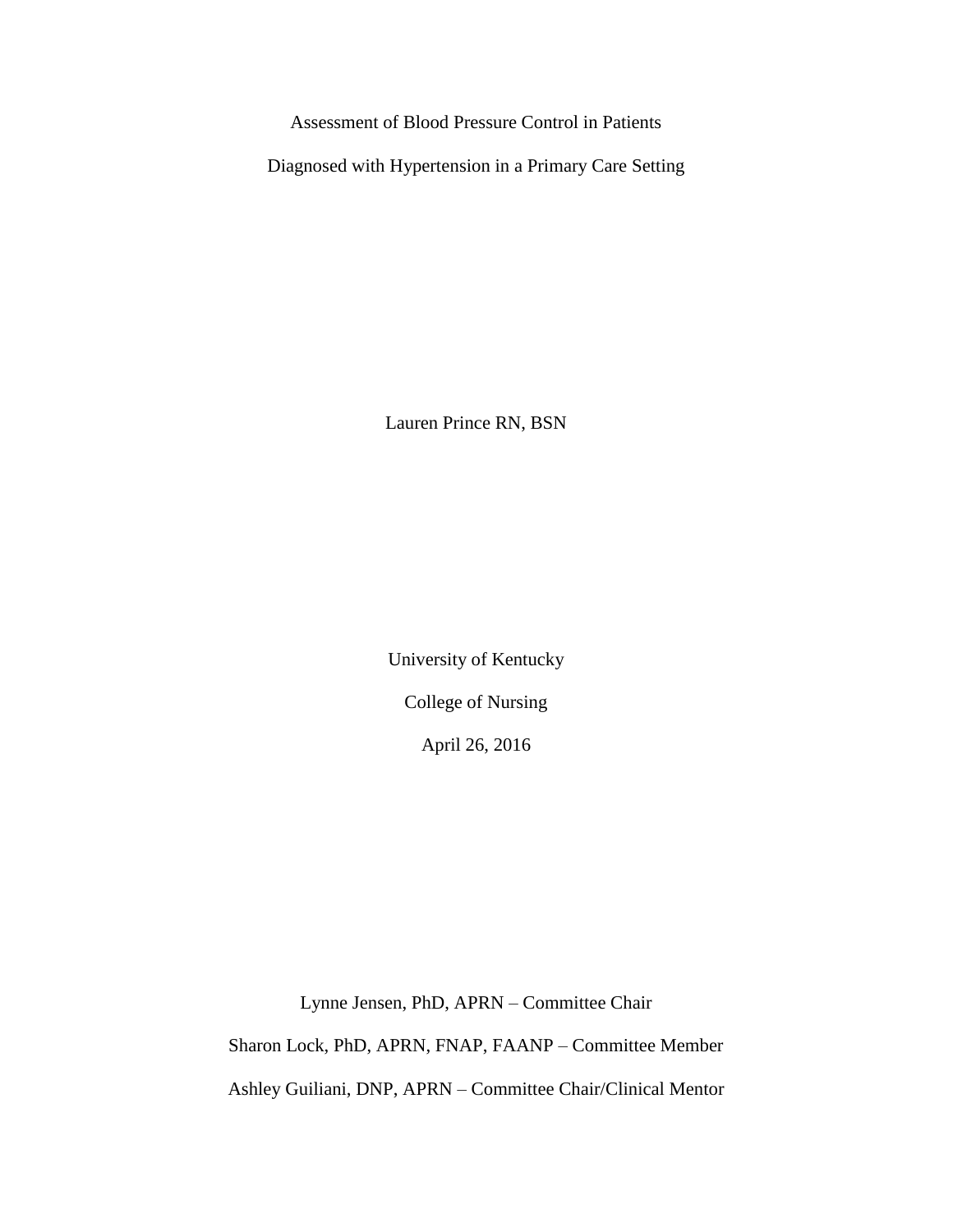### Table of Contents

| Practice Improvement Project: Assessment of Blood Pressure Control in Patients Diagnosed with |  |
|-----------------------------------------------------------------------------------------------|--|
|                                                                                               |  |
|                                                                                               |  |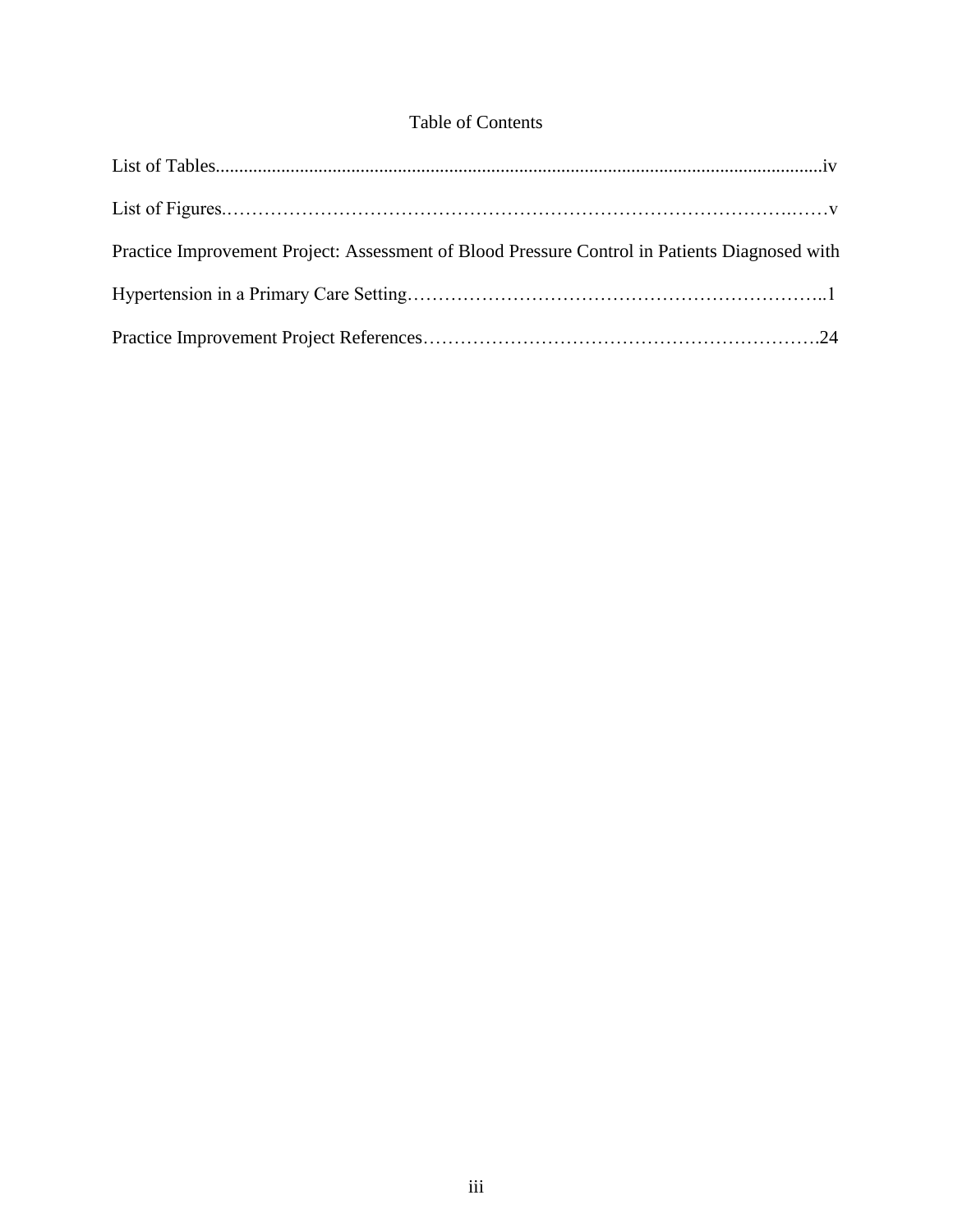## List of Tables

| Table 2: Documented Use of Home Blood Pressure Log and Blood Pressure Control22 |  |
|---------------------------------------------------------------------------------|--|
|                                                                                 |  |
|                                                                                 |  |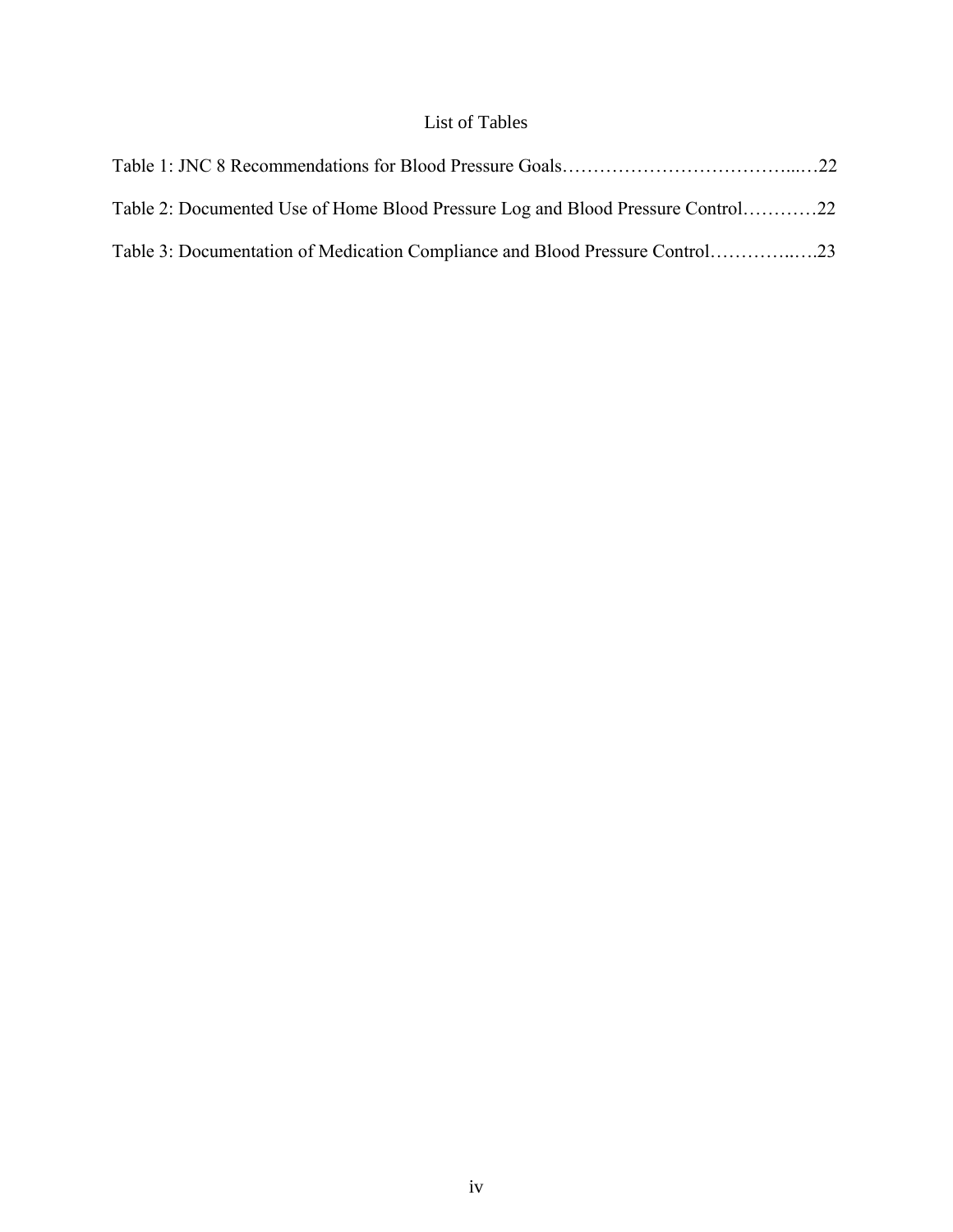## List of Figures

| Figure 3: Documented Interventions in the Absence of Blood Pressure Control by Visit21 |  |
|----------------------------------------------------------------------------------------|--|
|                                                                                        |  |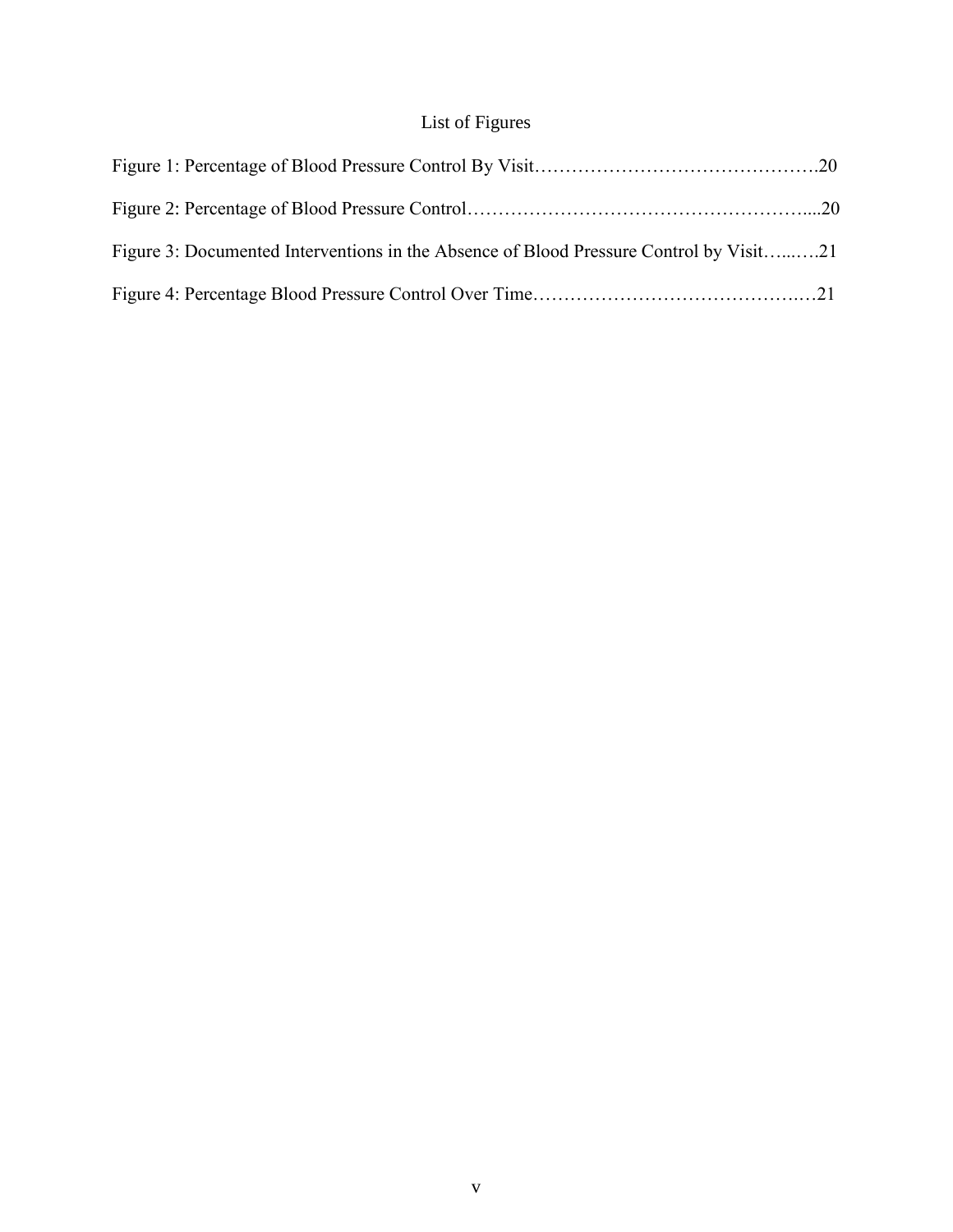#### Abstract

**Purpose:** To evaluate provider adherence to the current hypertension management guideline, JNC 8, by assessing blood pressure control in individuals diagnosed with hypertension in an internal medicine clinic.

**Methods:** A retrospective chart review was conducted to assess the percentage of patients diagnosed with essential hypertension meeting the blood pressure goals set forth in JNC 8. In the absence of blood pressure control, provider intervention was assessed. Data collected included blood pressure, use of home blood pressure log, documentation of blood pressure medication compliance, and provider interventions in the absence of blood pressure control across three office visits. In addition, current blood pressure control in the clinic was compared to blood pressure control from Guiliani's (2014) quality improvement (QI) project.

**Results:** This QI project demonstrated that 44% of patients across all three visits had blood pressure control, with greater control in patients who were age 60-89 as compared to those patients who were age 18-59. In the absence of blood pressure control, providers failed to document any type of intervention in 34.3-54.3% of patients. When compared to the Guiliani's (2014) QI project, blood pressure control across all visits has appeared to increase, from 24% in 2013 to 44% in the current project.

**Conclusion:** The current project demonstrated an improvement in blood pressure control as compared to Guiliani's (2014) project, but providers failed to document changes in hypertension management plans for patients in the absence of blood pressure control up to 50% of the time. This is indicative of the continued presence of clinical inertia. Ensuring providers understand the importance of documenting interventions in the absence of control is essential in the management of hypertension as well as reducing the morbidity and mortality associated with uncontrolled blood pressure.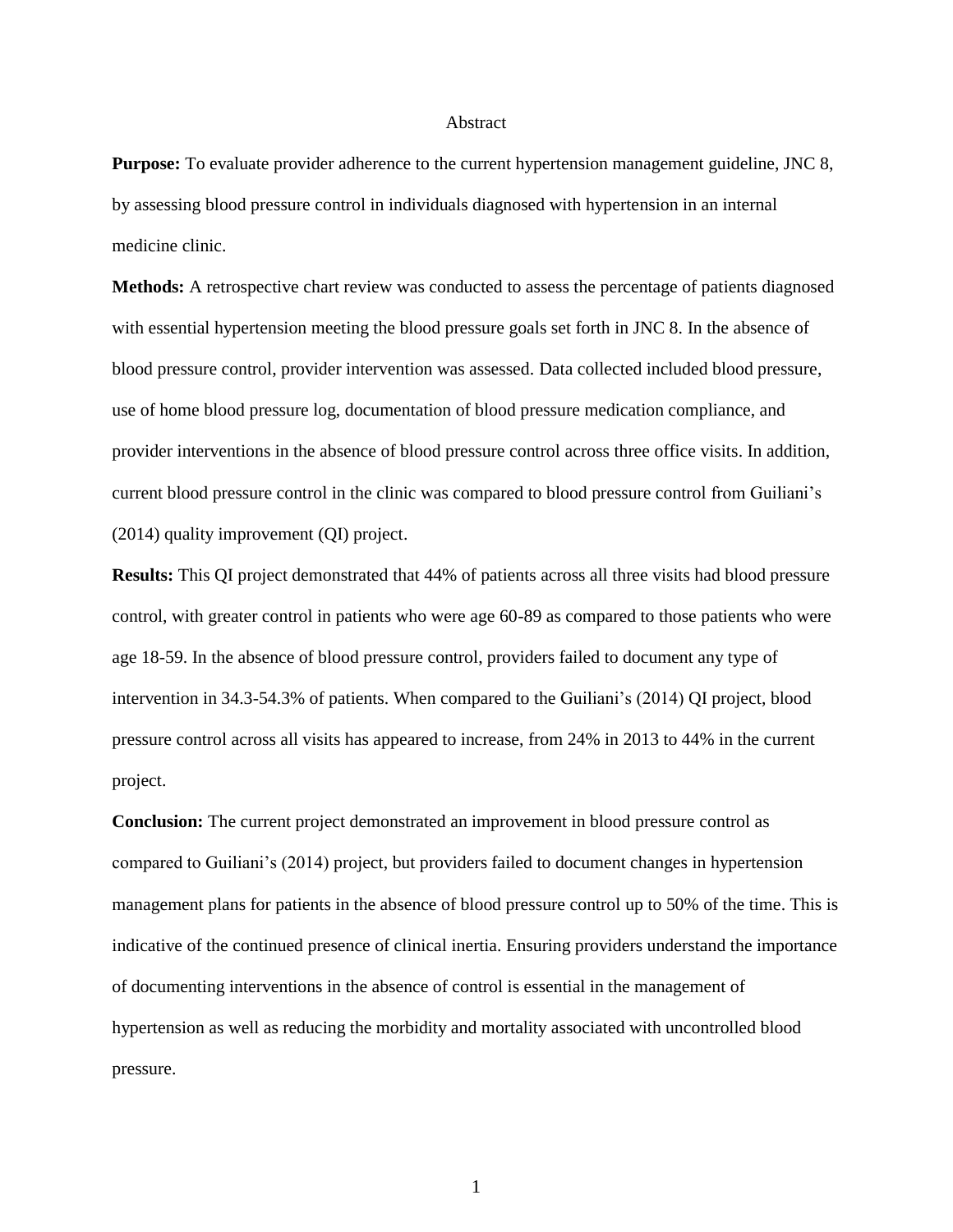## Assessment of Blood Pressure in Patients Diagnosed With Hypertension in a Primary Care Setting

#### **Background**

Hypertension is defined as a systolic blood pressure greater than or equal to 140mmHg or diastolic blood pressure greater than or equal to 90mmHg (James et al., 2014). Currently, it affects 1 in 4 Americans adults and may affect more than 90% of adults during their lifetimes (Wang & Vasan, 2009). In the United States in 2009, the direct and indirect cost of hypertension to Americans was \$51 billion and these costs only continue to increase (American Heart Association, 2013). Hypertension is a preventable risk factor for cardiovascular events and adequate treatment of hypertension reduces the risk of stroke, coronary heart disease, congestive heart failure and mortality (Wang & Vasan, 2009).

Despite being a common preventable risk factor for heart disease and stroke, hypertension remains a significant issue. Recent studies have shown that as many as two thirds of those adults with hypertension are either untreated or undertreated, resulting in uncontrolled hypertension (Wang & Vasan, 2009). Nearly 90% of adult Americans with uncontrolled hypertension have a usual source of healthcare as well as health insurance (CDC, 2012), highlighting many missed opportunities for improvement of blood pressure control by providers working in primary health care settings. Adequate control of blood pressure is of great importance to public health and the burden of uncontrolled hypertension is too great to be ignored. Therefore, Healthy People 2020 has set a goal to reduce the proportion of adults with hypertension from 29.9% to 26.9%, which is equal to a 10% improvement (USDHHS, 2013). Even further, they have set a goal to increase the proportion of adults with hypertension whose blood pressure is under control from 43.7% to 61.2% (USDHHS, 2013). Primary care providers are in a key position to meet the goals set by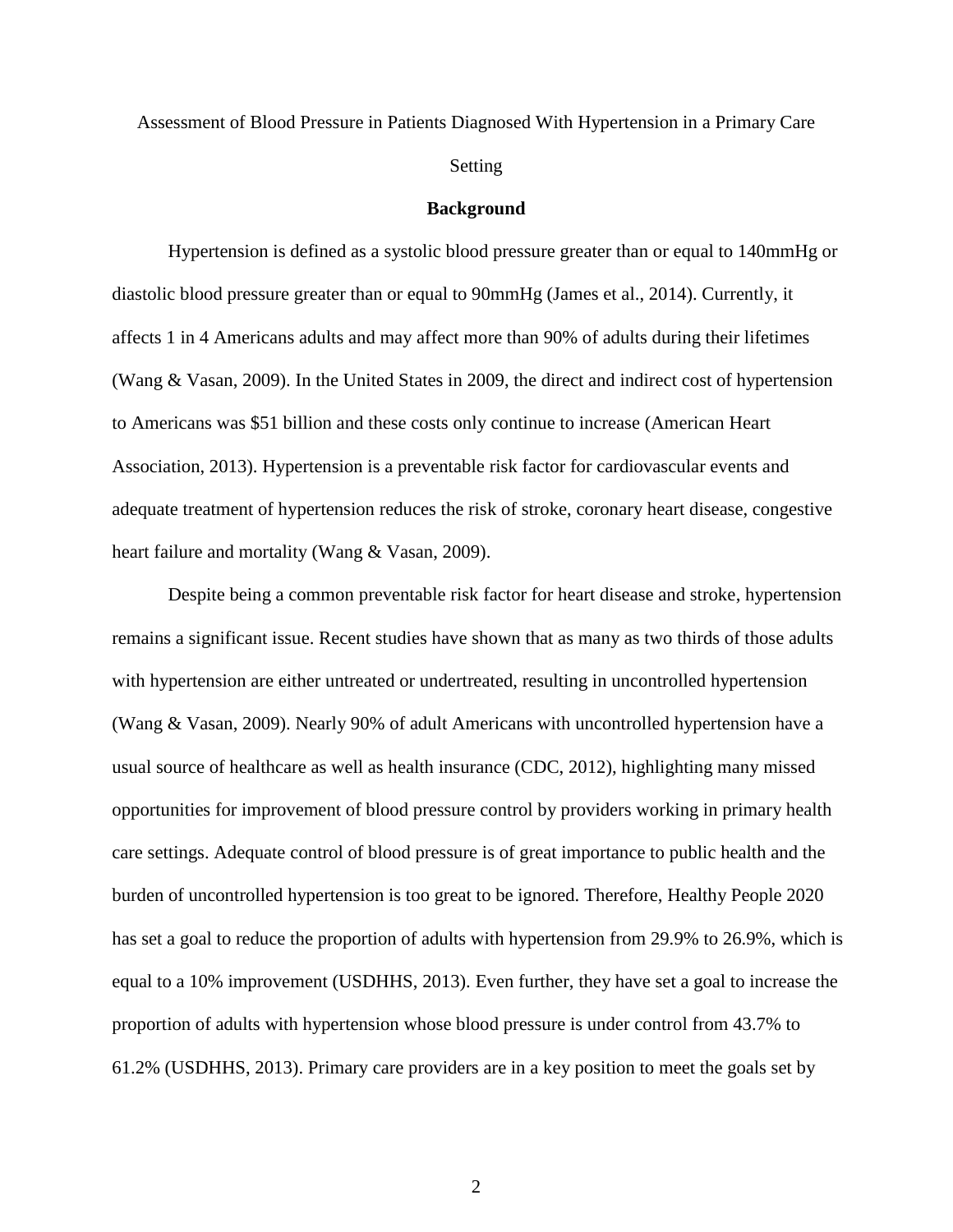Healthy People 2020 by working with patients and within the health care system to create plans to decrease the rates of uncontrolled hypertension.

Healthcare providers are held to quality of care standards to help ensure patients are receiving the appropriate care for management of their health issues based on the most recent clinical practice guidelines. The Physician Quality Reporting System (PQRS) is a qualityreporting program that encourages providers and group practices to report information on Medicare patients (Centers for Medicare and Medicaid Services [CMS], 2015). PQRS allows providers and participating group practices the opportunity to assess the quality of care they provide to their patients. This helps to ensure patients receive the right care at the right time. By reporting on PQRS measures to the CMS, participating providers can also quantify how often they are meeting a particular quality metric. Beginning in 2015, the CMS program implemented a negative payment adjustment to individual providers and group practices that did not satisfactorily report data on quality measures (CMS, 2015). Hypertension, or high blood pressure measurement, is included as a required PQRS reportable quality measure, further highlighting the importance of blood pressure control.

In an attempt to offer providers the most current evidence based practice recommendations, clinical practice guidelines are assembled by clinical experts. The most current guideline available for the management of hypertension in adults is JNC 8, created by the Joint National Committee's eighth meeting. JNC 8 addresses thresholds and goals for pharmacologic treatment of hypertension, also suggesting a treatment algorithm for optimal blood pressure control (James et al., 2014). The guideline defines goal blood pressure for patients with hypertension as less than 140/90mmHg for 18-59 years of age, as well as those with diabetes or chronic kidney disease (CKD) and less than 150/90mmHg for those age 60 and older (table 1).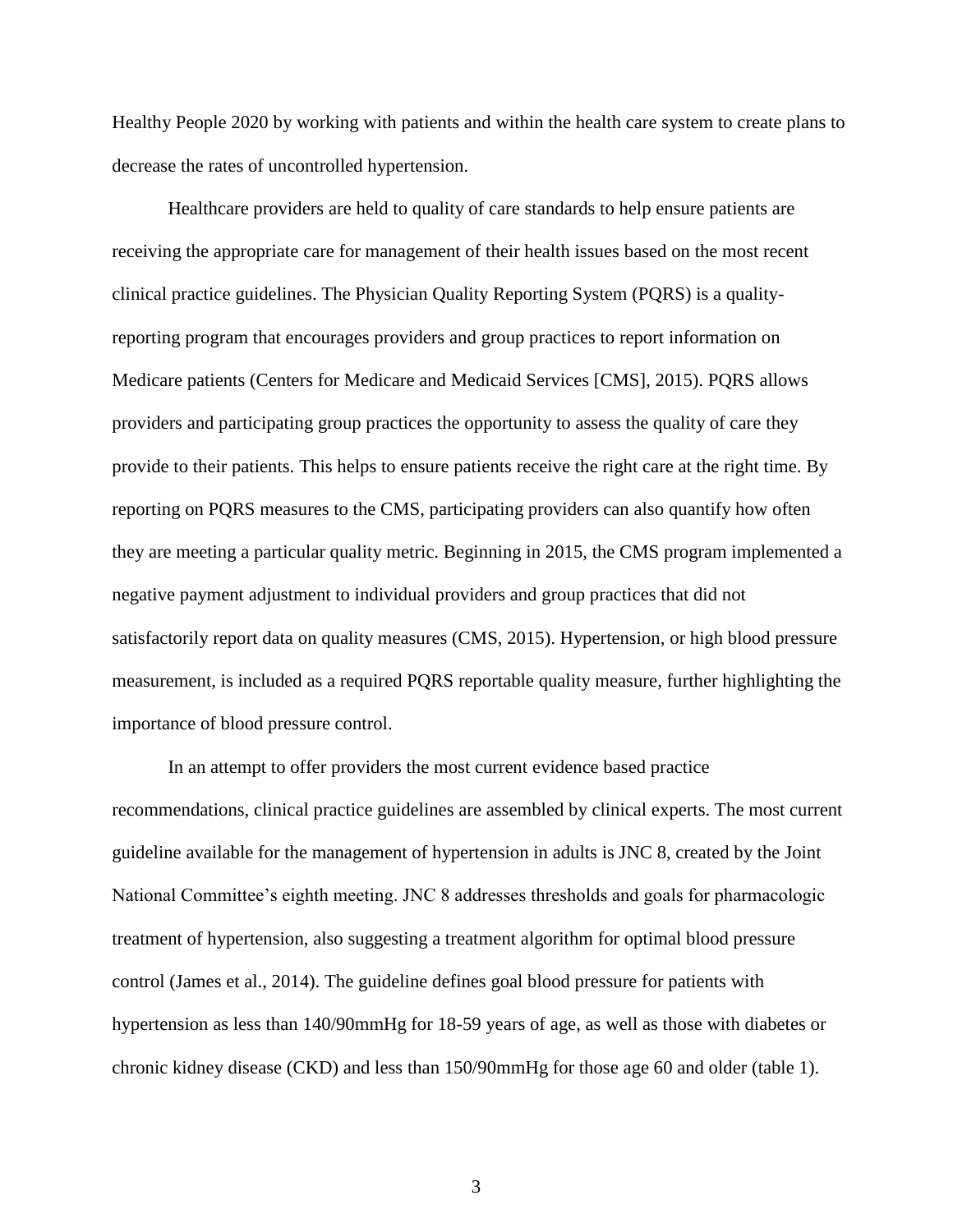The guideline also makes suggestions for antihypertensive treatment based on ethnic groups, comorbid conditions, and current blood pressure. Major outcomes such as overall mortality and cardiovascular disease related mortality are also considered. Providers treating patients with hypertension should be familiar with this guideline as well as its predecessor, JNC 7. The two guidelines should be utilized together to effectively manage hypertension in the primary care setting.

Although clinical guidelines such as JNC 7 and JNC 8 have led to an increase in blood pressure control in adults with hypertension, the rates of controlled hypertension remain below the Healthy People 2020 goal of 61.2 percent. One reason is due to the presence of clinical inertia. Clinical inertia is the resistance of providers to increase or intensify therapy in order to achieve disease control (Bosworth et al., 2009). It was identified in the literature as a major barrier to obtaining blood pressure control (Bosworth et al., 2009; Holland et al., 2008; Huebschmann et al., 2012; Khatib et al., 2014; Sarafidis & Bakris, 2008). Wexler et al. (2009) found 50% of providers failed to intensify treatment in the absence of blood pressure control. Similarly, around 40% of patients remained on the same blood pressure medication regimen despite having documented uncontrolled blood pressure at an office visit (Sarafidis & Barkis, 2008). Many providers identified lack of awareness of the guideline's recommendations as a reason for poor adherence (Choma et al., 2009; Khatib et al., 2014), but when patients had uncontrolled hypertension at an office visit, even those providers who were aware of the guidelines failed to document a hypertension management plan or intensify the medication regimen (Holland et al., 2008). Additionally, providers identified a barrier of belief of inaccurate blood pressure readings, and cited this as a reason for delays when increasing medication (Holland et al., 2008). Providers also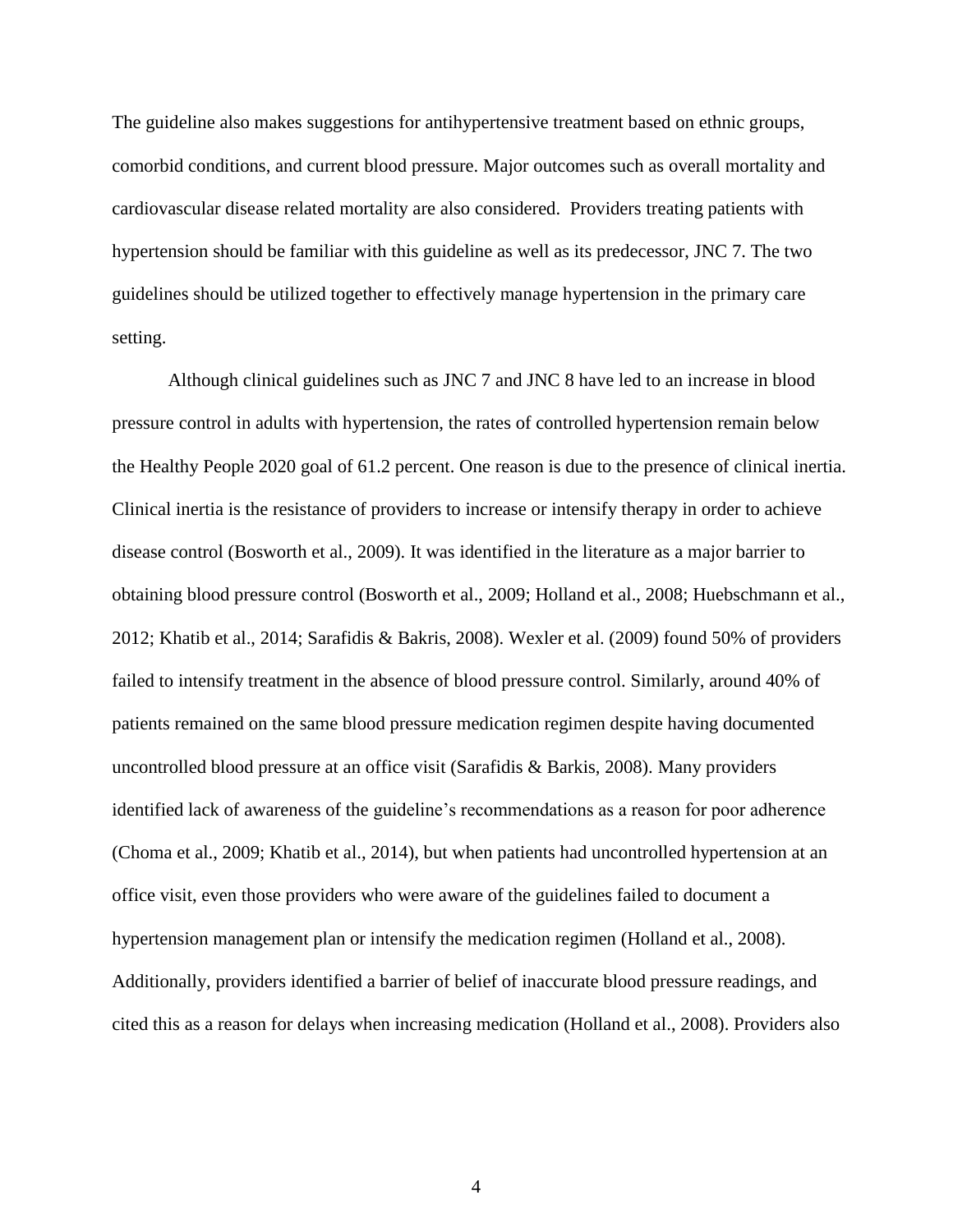identified patient non-compliance as a barrier to uncontrolled hypertension (Holland et al., 2008; Huebschmann et al., 2012; Khatib et al., 2014).

In 2013, Guiliani (2014) conducted a QI project that assessed blood pressure control among patients in an internal medicine clinic. When looking at three separate visits, the Guiliani (2014) found that blood pressure control at all three visits was only present in 24% of patients, while 20% of patients never had blood pressure control. Additionally, when patients had uncontrolled blood pressure, providers did not document an intervention in 18.2-28% of patients (Guiliani, 2014). Less than 66% of providers documented medication compliance and less than 50% documented use of a home blood pressure log (Guiliani, 2014). These findings could suggest clinical inertia, especially when blood pressures are elevated in continued visits.

#### **Purpose**

Given the importance of blood pressure control and the absence in clinical practice, a QI project was completed. The purpose of this QI project was to evaluate provider adherence to JNC 8 by assessing blood pressure control in patients diagnosed with hypertension as well as assessing provider interventions in the absence of blood pressure control. This project assessed the proportion of patients with hypertension whose blood pressure is at goal in order to assist providers in reaching the Healthy People 2020 goal of blood pressure control in 61.2% of adults with hypertension. A second aim was to compare the 2016 findings regarding blood pressure control to the findings of the 2013 QI project. Both projects were conducted in the same internal medicine practice.

A retrospective medical record review was completed to assess documentation of blood pressure control in patients diagnosed with hypertension. The JNC 8 guideline states blood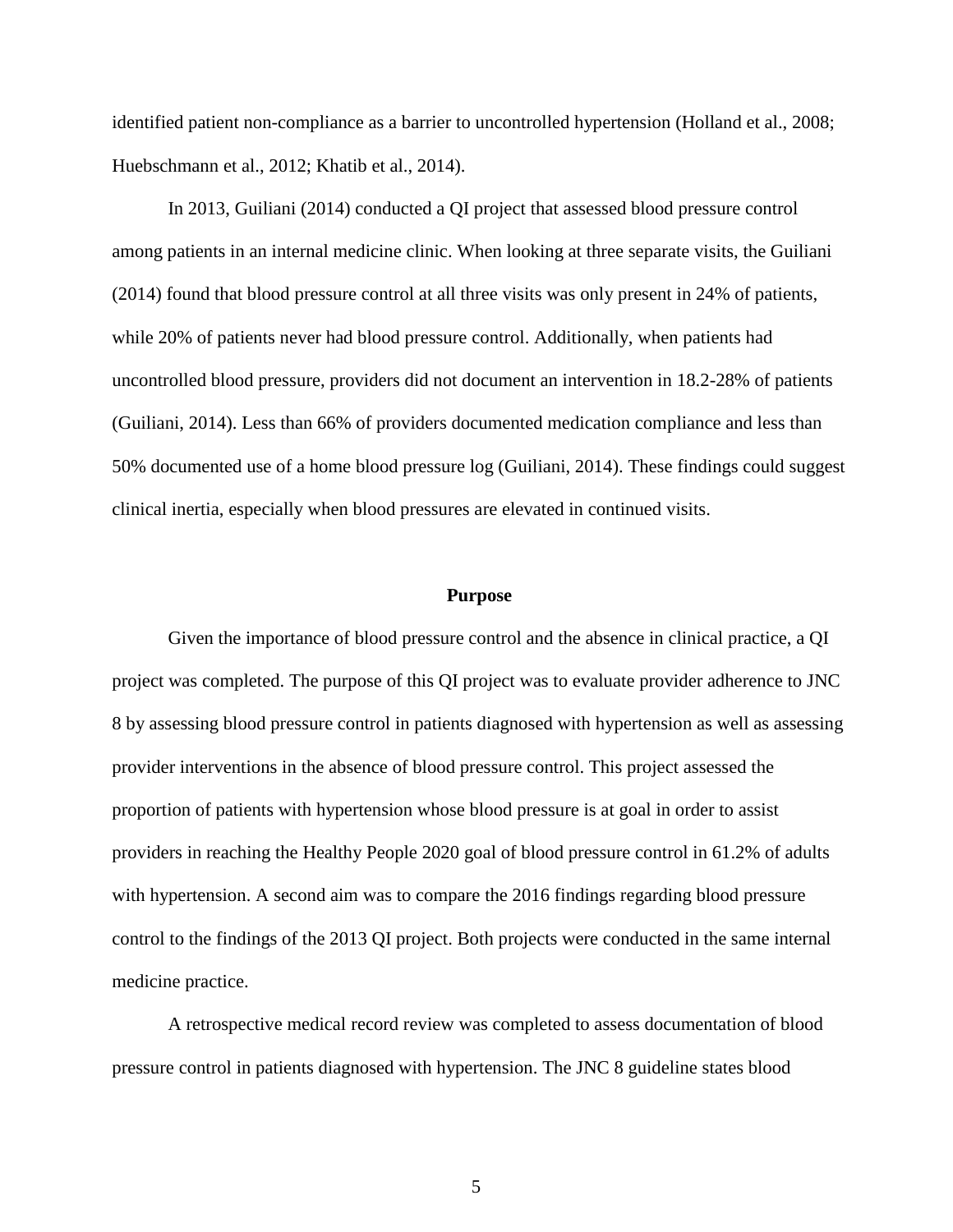pressure control for individuals age 18-59 and those with diabetes or CKD, is less than140/90 mmHg and for those individuals age 60-89 is less than 150/90 mmHg (table 1). In addition to assessing blood pressure control, the study assessed provider interventions in the absence of blood pressure control.

#### **Methods**

#### **Study Permission**

Permission to conduct the study was granted from the University of Kentucky (UK) Institutional Review Board (IRB). Patient consent was waived in accordance with IRB regulations since the nature of data collection was a retrospective medical record review, where patient identifiers were not collected.

#### **Design**

A retrospective medical review was completed in February 2016 to assess documentation of blood pressure control in those patients diagnosed with hypertension. In the absence of blood pressure control, provider interventions aimed at achieving blood pressure control were assessed. Medical records were chosen using systematic sampling.

#### **Study Population**

This QI project was completed in an internal medicine clinic within a university setting. A systematic sampling of 100 medical records of patients with a diagnosis of essential hypertension (50 medical records of patients between the ages of 18-59 and 50 medical records of patients between the ages of 60-89) from January 2015 through December 2015 was conducted. The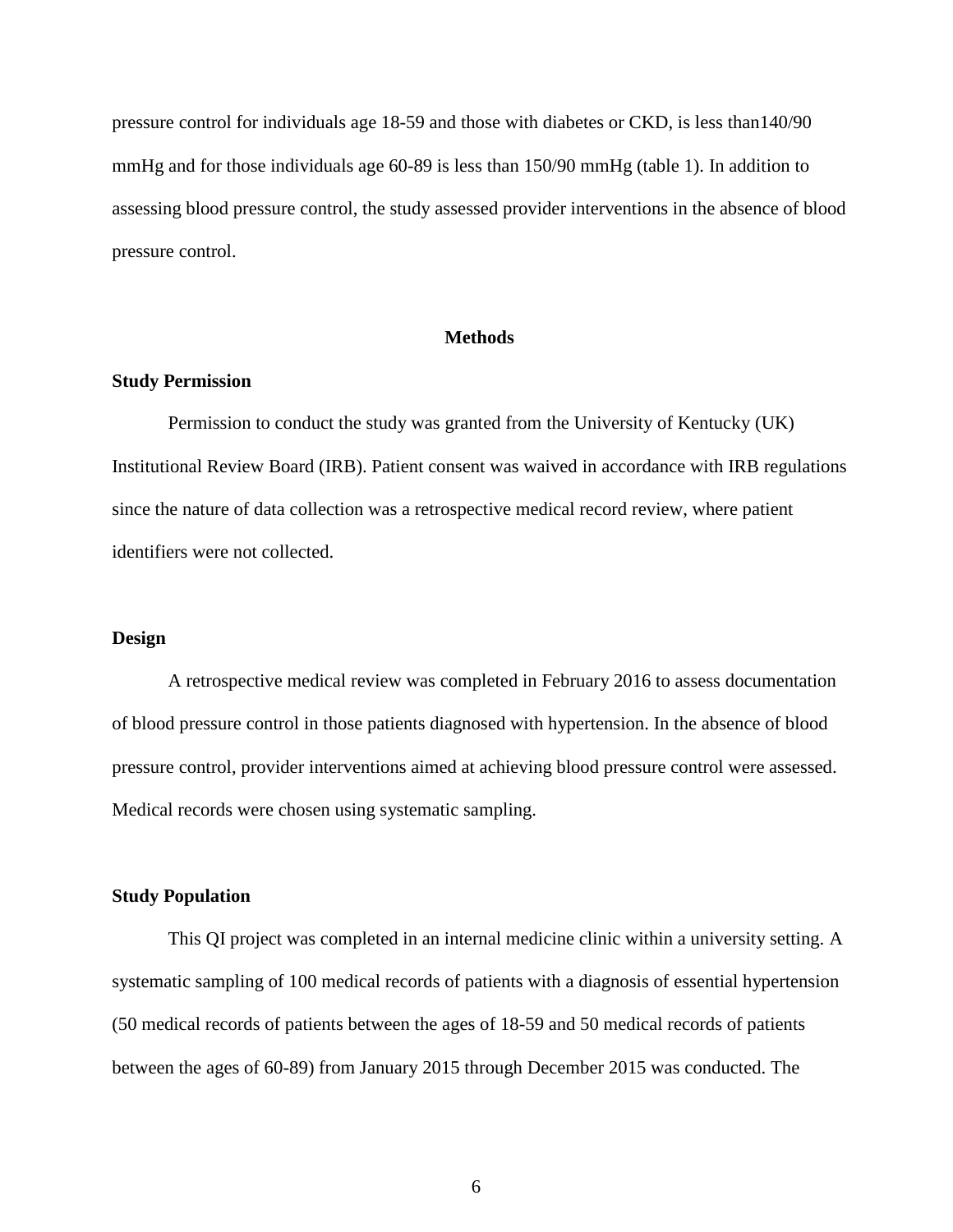inclusion criteria was: 1) men and women with a diagnosis of essential hypertension. The exclusion criteria was: 1) men and women less than 18 years of age, or greater than 89 years of age.

#### **Data Extraction Procedures**

The Center for Clinical and Translational Science (CCTS) at UK compiled a list of medical record numbers of patients that were seen between January 2015 and December 2015 in the internal medicine clinic with a diagnosis of hypertension using ICD-9 codes: 401, 401.1, 401.9 and ICD-10 code: I10. Systematic sampling was utilized, starting with the third medical record and included every third medical record that met inclusion criteria until the investigator reached 50 adults age 18 to 60 and 50 adults age 60 to 89.

Blood pressure readings for each patient over three office visits were assessed for documentation of blood pressure control, defined as a blood pressure of less than 140/90 mmHg for patients age 18-59 and those with diabetes or CKD and less than 150/90 mmHg for patients age 60-89. In the absence of blood pressure control, documentation of provider interventions aimed at achieving blood pressure control were assessed. The project specifically assessed for documentation of medication additions or changes, lifestyle modification discussion, or need for follow up blood pressure check. Demographic data were collected including age, gender, race, and presence of diabetes or CKD. Documentation of the use of a home blood pressure log and documented medication compliance per patient report was assessed at each visit. All medical records were accessed in the chairperson's secure clinic office on a computer that was encrypted as well as password protected. Data collected during the medical record review were stored using REDCap, a secure web-based program created to support data capture and storage for research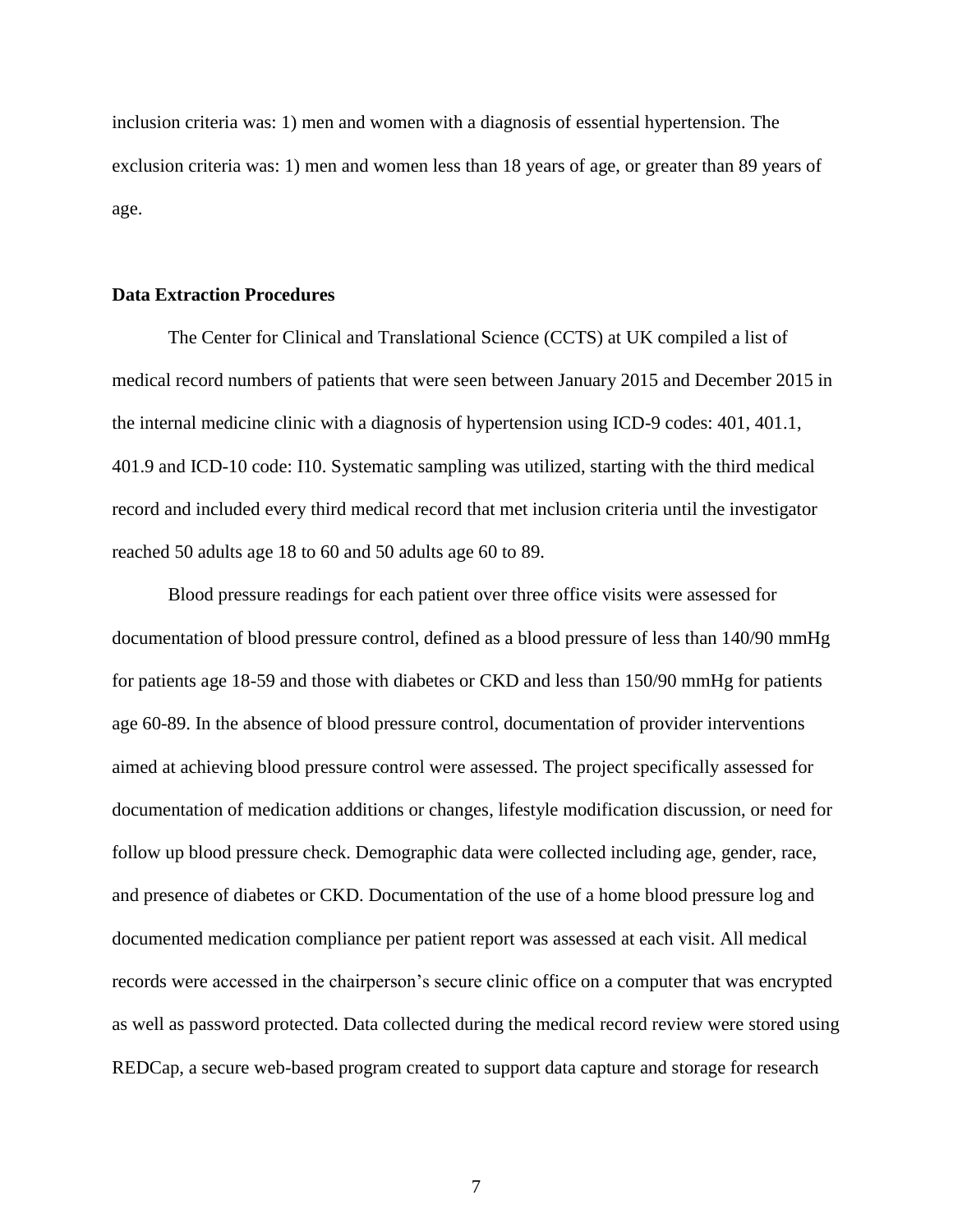studies, where data is securely kept on Biomedical Informatics servers in the secure data center run by the Institute for Pharmaceutical Outcomes and Policy.

#### **Data Analysis**

Results from the retrospective medical record review were analyzed using Statistical Analysis System (SAS) software, as well as Statistical Package for the Social Sciences (SPSS) software. Descriptive statistics including frequencies were used to assess age, gender, presence of blood pressure control at each visit, documented interventions in the absence of blood pressure control, documentations of the use of home blood pressure log and control in the home blood pressure log, as well as documented medication compliance.

#### **Results**

One hundred medical records were reviewed, 41 were male and 59 were female. Fifty medical records were obtained for patients who were age 18-59 and fifty medical records were from patients who were age 60-89. Of the 100 patient records reviewed, 71 were Caucasian, 26 were African American, and 3 were considered other. Only 2 patients had CKD, while 25 patients had diabetes, and 4 patients had both CKD and diabetes.

#### **Visit One**

At visit one, 65% of patients were considered to have blood pressure control as defined by JNC 8 (table 1). When stratified into age groups, 54% of patients age 18-59 and 76% of patients age 60-89 were considered to have blood pressure control. Patients with diabetes or CKD demonstrated a 61.3% rate of blood pressure control. Sixteen percent of patients documented the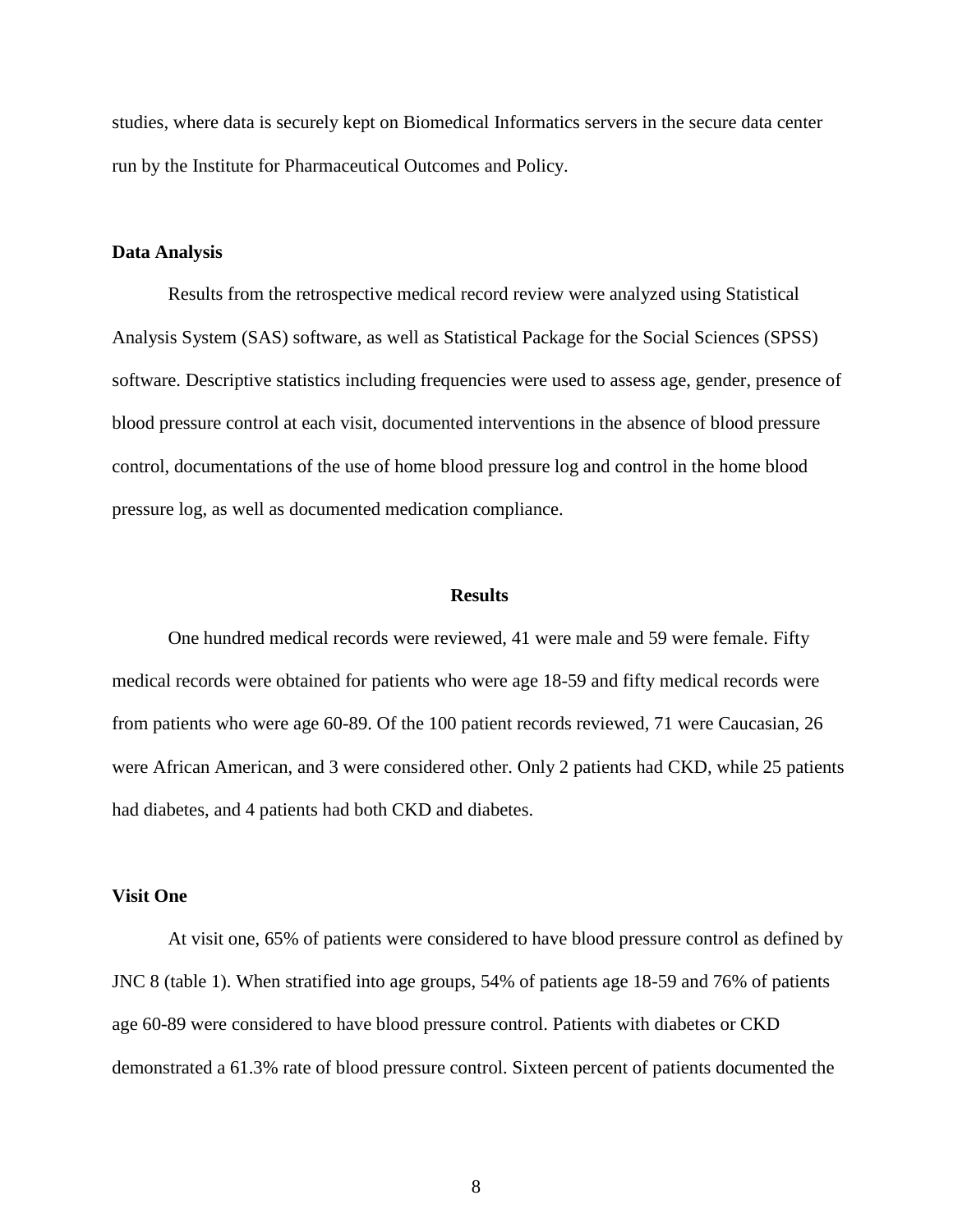use of a home blood pressure log. Of those patients with a home blood pressure log, 68.8% had documented blood pressure control on the home log. Of the patients who had a home blood pressure log, 56.3% demonstrated blood pressure control at the office visit, while 43.8% did not demonstrate blood pressure control. Hypertension medication compliance was documented in the note of 27% of patients, with 81.5% stating compliance and 18.5% stating non-compliance.

In the absence of blood pressure control, there was a medication change in 27.3% of patients, a medication addition in 39.4% of patients, a lifestyle modification discussion in 33.3% of patients and a return visit for blood pressure scheduled in 42.4% of patients. At visit one, in the 35% of patients who lacked blood pressure control, 65.7% of those patients received an intervention.

#### **Visit Two**

During visit two, blood pressure control was present in 61% of patients. When stratified by age groups, 48% of those age18-59 had blood pressure control and 74% of patients age 60-89 had blood pressure control. Patients with diabetes or CKD demonstrated a 64.5% rate of blood pressure control. Only 15% of patients were documented to have used a home blood pressure log, and of those using a home log, 66.7% demonstrated control. Of the patients who had a home blood pressure log, 33.3% demonstrated blood pressure control at the office visit, while 66.7% did not demonstrate blood pressure control. Hypertension medication compliance was assessed and documented in the note by the provider in 33% of patients, with 72.7% of patients stating they were compliant with medication therapy and 27.3% of patients stating that they were noncompliant with medication therapy.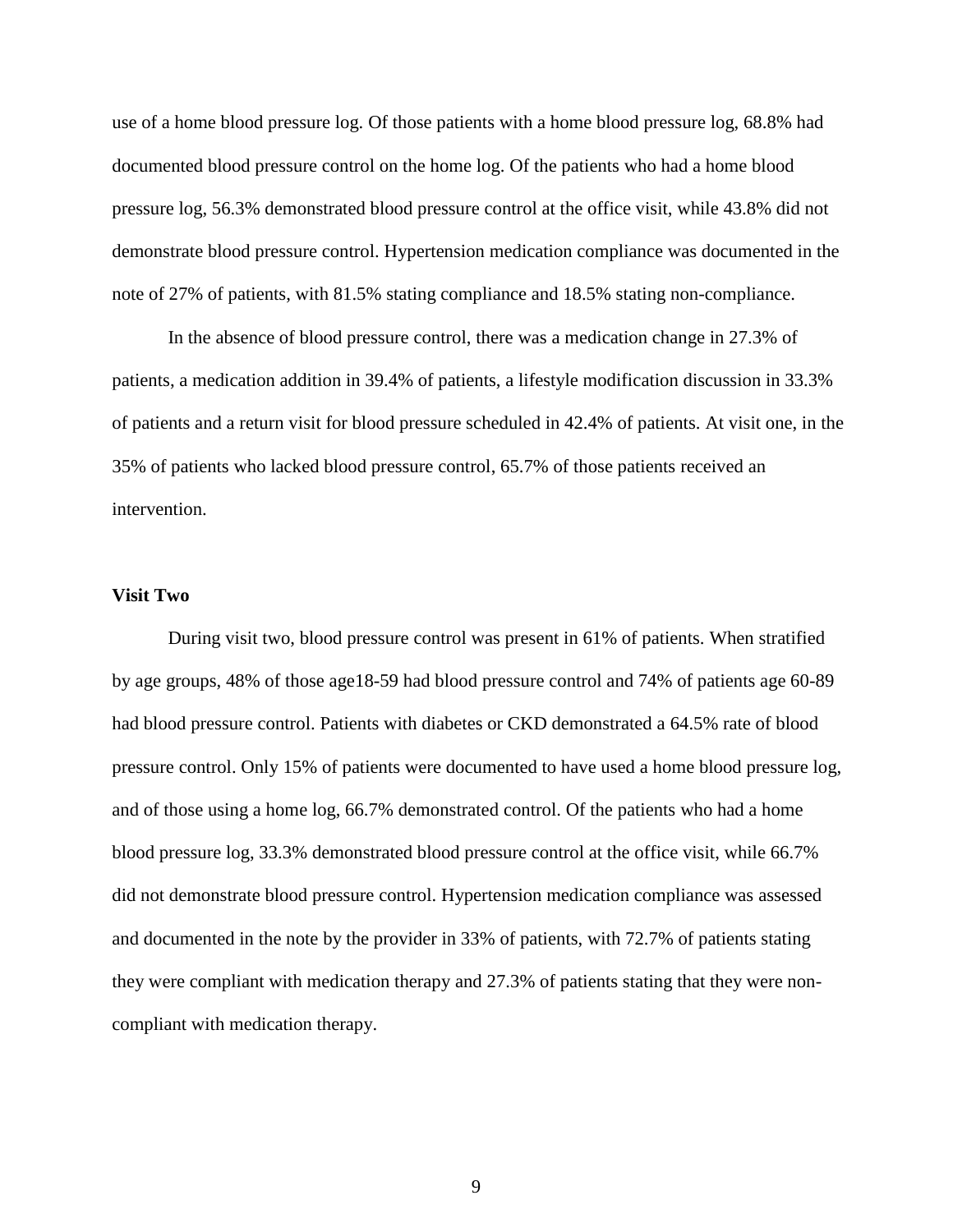In the absence of blood pressure control at visit two; providers documented a medication change in 28.6% of patients, a medication addition in 35.7% of patients, having a lifestyle modification discussion in 32.1% of patients, and recommended a return visit for blood pressure in 42.9% of patients. At visit two, in the 39% of patients who demonstrated an absence of blood pressure control, 46.1% of those patients received an intervention.

#### **Visit Three**

At visit three, 65% of patients demonstrated blood pressure control, which was the same as visit one. By age group, 60% of patients who were age18-59 had blood pressure control and 70% of patients who were age 60-89 had blood pressure control. At visit three, of those who had diabetes or CKD, 67.7% had blood pressure control. At visit three, 20% of patients were using a home blood pressure log, and of those using a home log, 75% demonstrated control in the home log. Of the patients who had a home blood pressure log, 55% demonstrated blood pressure control at the office visit, while 45% did not demonstrate blood pressure control at the office. Hypertension medication compliance was assessed and documented by the provider in the note in 29% of patients, with 82.8% of those patients stating they were compliant with medication therapy and 17.2% of those patients stating that they were non-compliant with medication therapy.

In the absence of blood pressure control at visit three; providers documented a medication change in 42.9% of patients, a medication addition in 42.9% of patients, having a lifestyle modification discussion in 28.6% of patients, and recommended a return visit for blood pressure in 38.1% of patients. At visit three, in the 35% of patients who demonstrated an absence of blood pressure control, 54.3% of those patients received an intervention.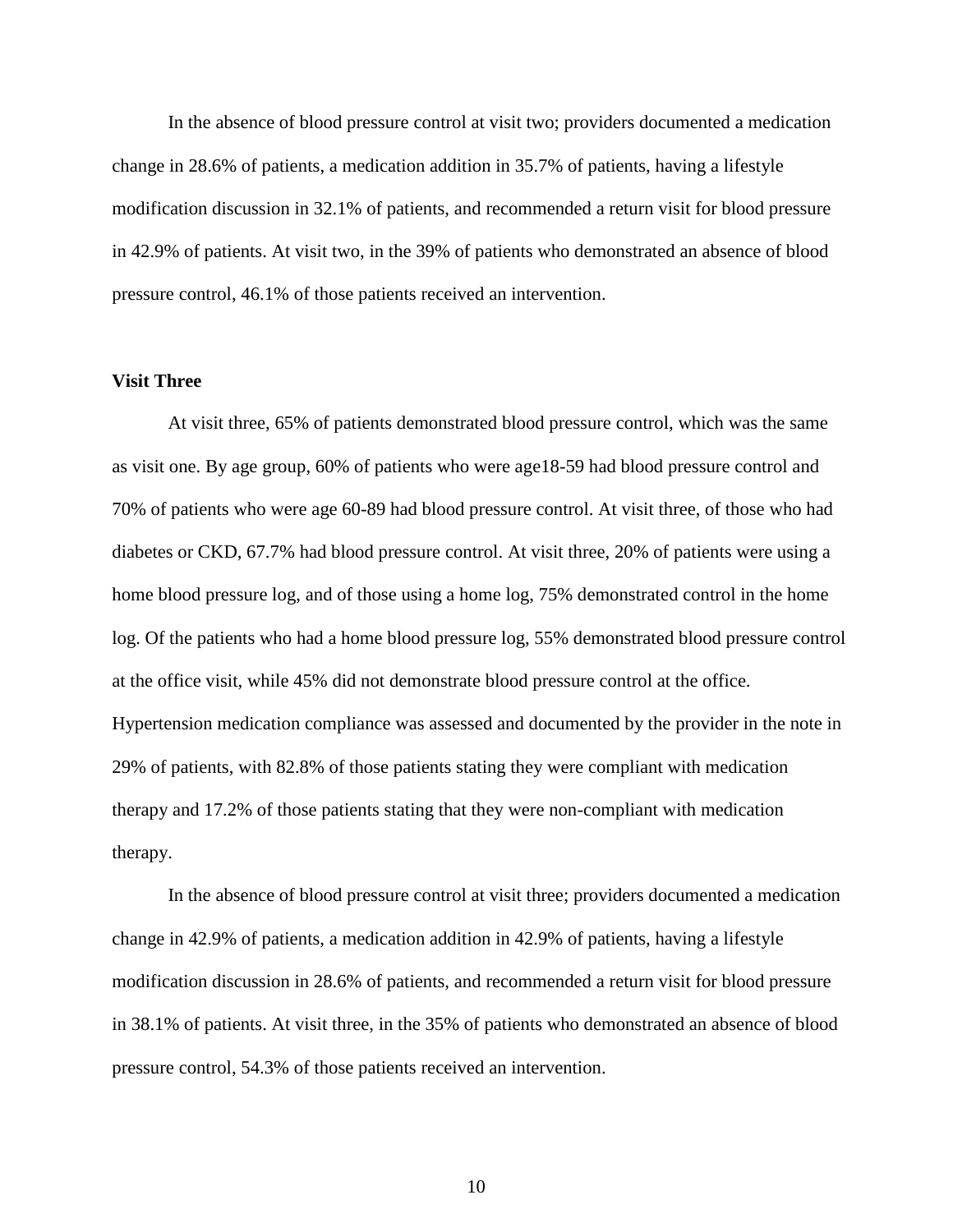#### **Overall Blood Pressure Control**

Across all three visits, 44% of patients had blood pressure control, while 17% of patients did not demonstrate blood pressure control at any visit. Of the patients who demonstrated blood pressure control at all three visits, 40.9% were age 18-59 and 59.1% were age 60-89. Of the 17% of patients who lacked blood pressure control across all three visits, 70.6% of the patients were age 18-59 and 29.4% of the patients were 60-89 (figure 2). Taking all visits into account, for those patients who used a home blood pressure log, 19% had blood pressure control at the corresponding office visit. Additionally, taking all the visits into account, for those patients who stated they were compliant with hypertension medication therapy, only 33% demonstrated blood pressure control at the office visit.

Across all visits, medication addition and suggesting a return visit for blood pressure check were the most common interventions (24% of the time). A medication change was administered 18% of the time and a lifestyle modification discussion was administered 15% of the time. Of the patients that did not have blood pressure control, 34.3% did not receive any type of intervention at visit one, 53.9% did not receive any type of intervention at visit two, and 45.7% did not receive any type of intervention at visit three.

#### **Blood Pressure Control and Medication Compliance**

In patients who reported medication compliance to the provider, blood pressure control occurred in 72.7% of patients at visit one, 62.5% of patients at visit two, and 58.3% of patients at visit three. Documented medication compliance without blood pressure control occurred in 27.3% of patients at visit one, 37.5% of patients at visit two, and 41.7% at visit three. When providers documented patient medication non-compliance, absence of blood pressure control in the office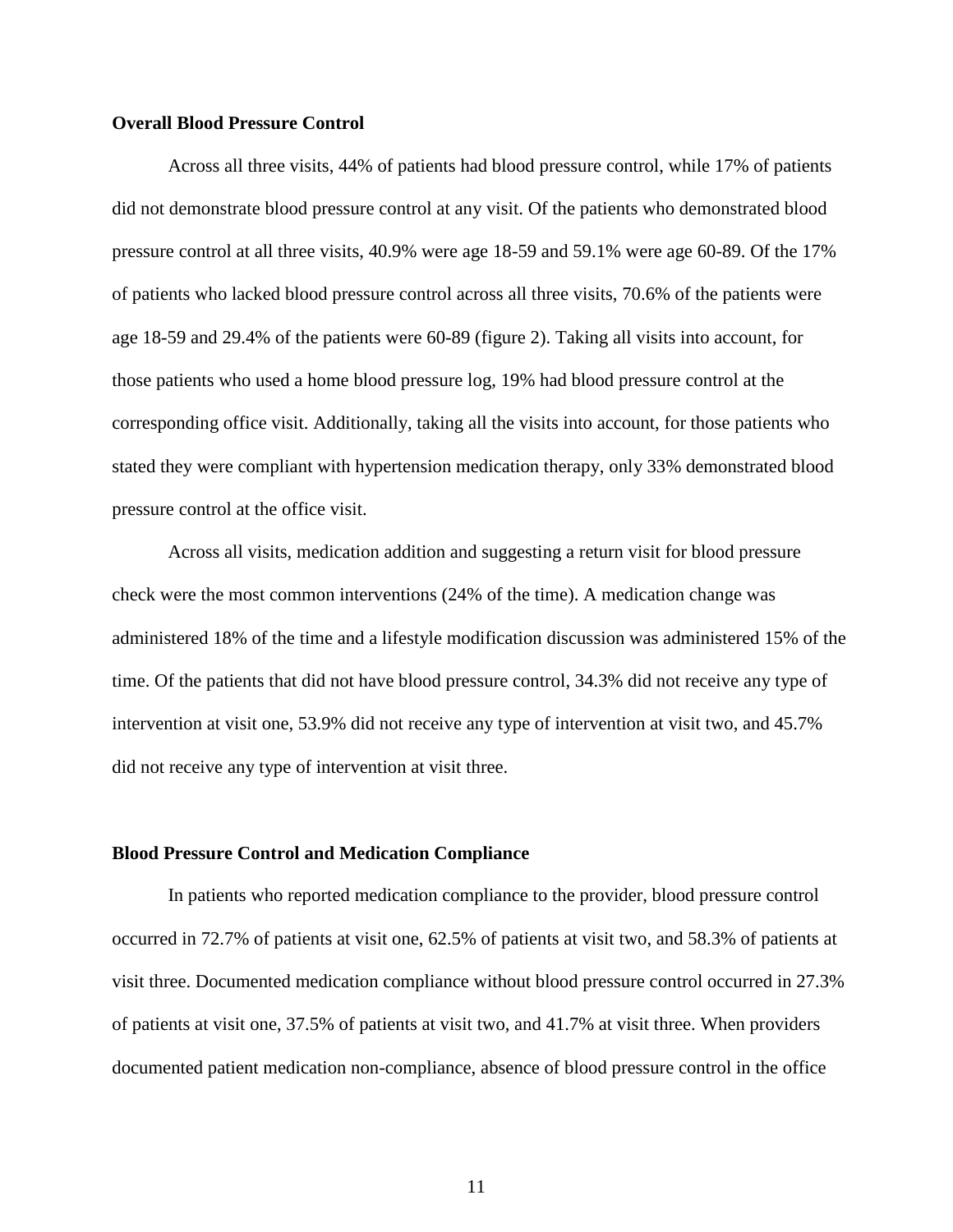was present in 80% of patients at visit one, 88.9% of patients at visit two, and 100% of patients at visit three (table 3).

#### **Blood Pressure Control and Use of Home Blood Pressure Log**

When the use of a home blood pressure log was documented, 56.3% of patients at visit one, 33.3% of patients are visit two, and 55% of patients at visit demonstrated blood pressure control at the office visit. Blood pressure control in the home blood pressure log as well as blood pressure control at the office visit occurred in 81.8% of patients at visit one, 50% of patients at visit two, and 60% of patients at visit three. At the first and second visit, 100% of patients who lacked blood pressure control in the home blood pressure log also lacked blood pressure control at the office visit. At the third visit, 60% of patients lacked blood pressure control in the home log as well as in the office visit (table 2).

#### **Discussion**

Blood pressure control is a major risk factor for heart disease and stroke, both of which are leading causes of death in the United States (AHA, 2013). While many patients who have been diagnosed with hypertension are aware of their condition and are being treated, many still have blood pressure that is uncontrolled. Ninety percent of patients with uncontrolled blood pressure have a usual source of healthcare and health insurance (CDC, 2012). In primary care, there are several opportunities for those patients with hypertension to gain control, yet many of those opportunities are missed. Therefore, all primary care providers should treat uncontrolled blood pressure at each office visit to help decrease the disease-associated morbidity and mortality.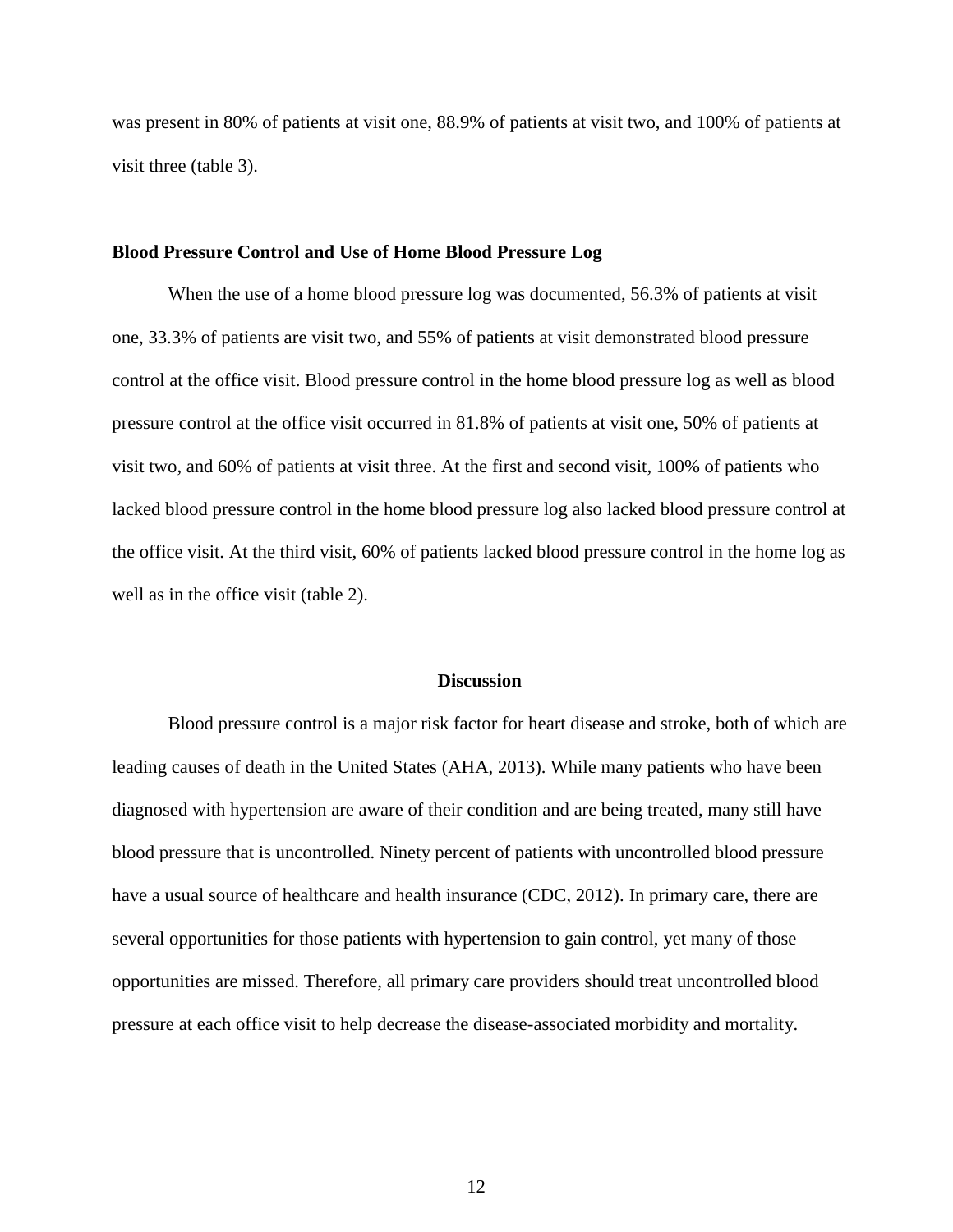The results from this QI project demonstrated that blood pressure control was present in 44% of patients at all three visits. The presence of blood pressure control at all visits (44%) is substantially lower than the Healthy People 2020 goal of blood pressure control in 61.2% of adults (USDSHHS, 2012). Across all three visits, adults age 60-89 consistently had higher rates of blood pressure control when compared with the 18-59 age group.

In the absence of blood pressure control at the office visit, providers failed to intervene 34.3-53.9% of the time. Also, providers failed to document medication compliance in the note in 67-73% of patients across all visits. If medication therapy is the mainstay of treatment for hypertension, providers should be assessing for medication compliance at each visit. It is unknown if the lack of interventions initiated in the presence of uncontrolled blood pressure is due to clinical inertia, or is simply due to lack of documentation. It is plausible that providers actually did implement certain interventions but failed to document the interventions in the patient chart. Unfortunately, these actions lead investigators to assume that the interventions were simply not implemented.

Hypertension medication compliance was associated with blood pressure control. Across all three visits, 58.3-72.7% of those who reported blood pressure medication compliance demonstrated blood pressure control at the office visit. Hypertension medication non-compliance correlated with a lack of blood pressure control at all three visits. This is consistent with the literature review (Holland et al, 2008; Huebschmann et al., 2012; Khatib et al., 2014; Wexler et al., 2009) finding that providers felt that a reason for uncontrolled blood pressure was related to patient non-compliance. As with the treatment of other chronic illnesses in which long-term or lifetime treatment is required, adherence to prescribed medication for the treatment of hypertension can be problematic (Chobanian, 2009). Studies have shown that around 50% of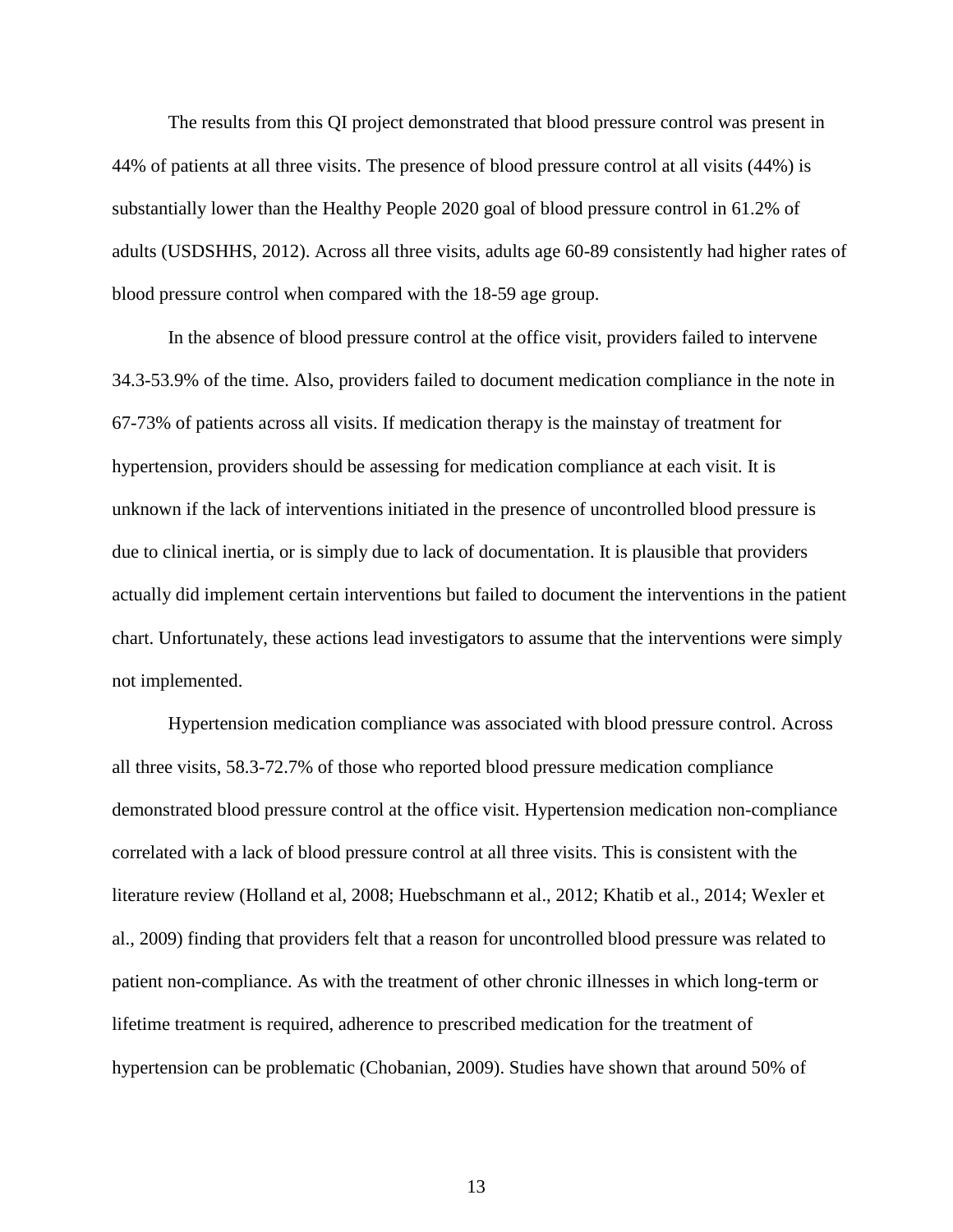patients self-discontinue antihypertensive medications without provider instruction within 6-12 months of their initiation (Chobanian, 2009).

Over all of the visits, 18.2-50% of the patients that showed blood pressure control according to the home blood pressure log lacked blood pressure control at the office visit. This could be indicative of white coat syndrome. This demonstrates that patients keeping a blood pressure log at home can help to justify lack of intervention at the office visit when there is an absence of blood pressure control. In support of this, 100% of the patients who lacked blood pressure control in the home blood pressure log in both visits one and two also lacked blood pressure at the office visit.

While the presence of blood pressure control at all visits  $(44%)$  is substantially lower than the Healthy People 2020 goal of blood pressure control in 61.2% of adults, it is an improvement from Guiliani's (2014) QI project, which found that only 24% of patients had blood pressure control at all three visits (figure 4). Additionally, Guiliani (2014) found that 20% of people lacked blood pressure control at any visit, while the current project found that number had decreased to 17 percent. At each visit, blood pressure control was present in 61-65% of the time in the current project, compared with 48-56% of the time in Guiliani's (2014) project. The presence of blood pressure control in patients diagnosed with hypertension at office visits appears to have slightly increased in the internal medicine clinic where both projects were performed.

Both projects recorded the same four interventions in the absence of blood pressure control in the office visit. In Guiliani's (2014) project, the most common intervention was recommending a return visit for blood pressure check. Providers choosing a follow up visit instead of medication addition or change could suggest the presence of clinical inertia. In the current project, two interventions, medication addition and suggesting a return visit for blood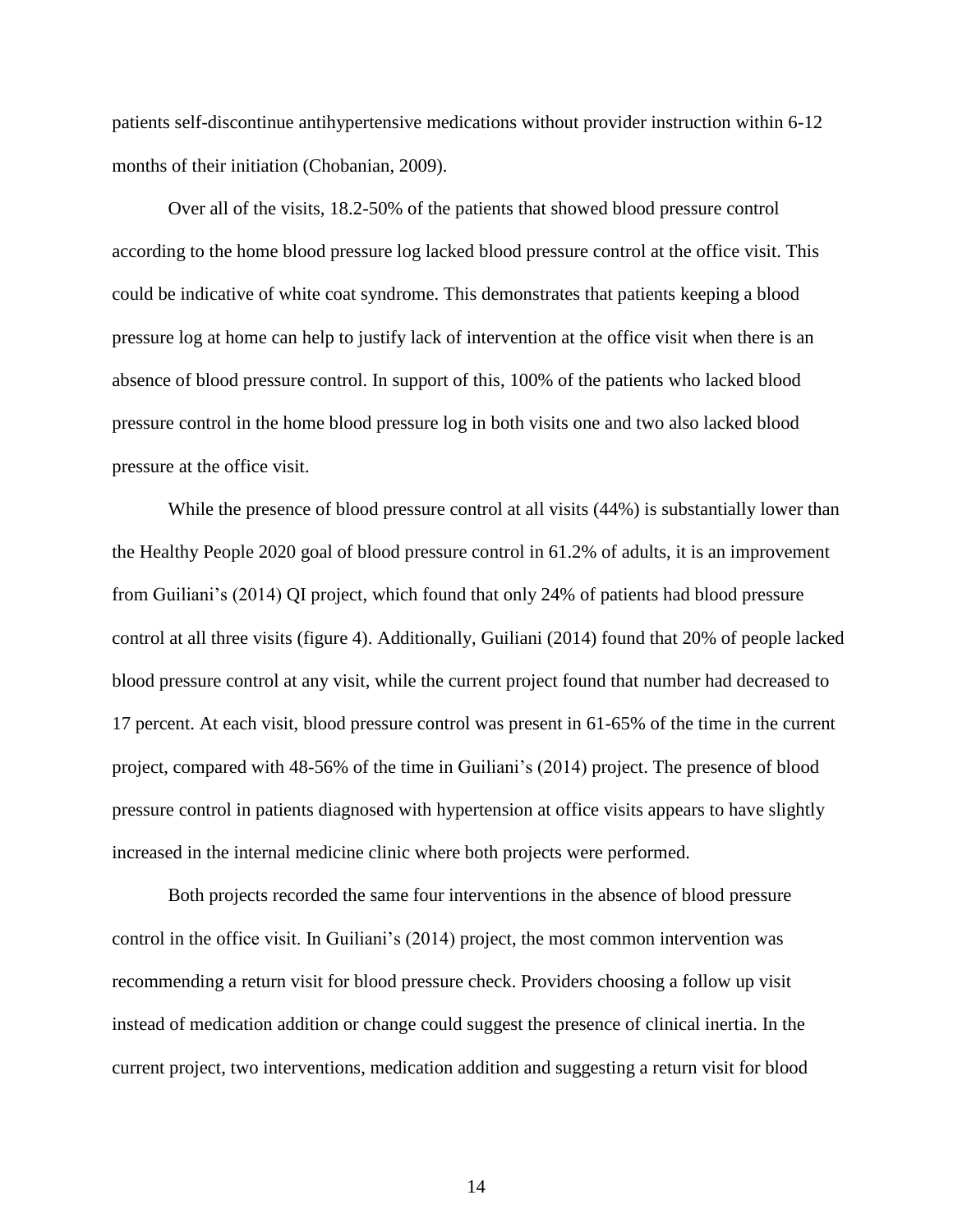pressure check, were the most common in the lack of blood pressure control. These findings support the continued presence of clinical inertia in this clinic due to the fact that there was no documented intervention 34.3-53.9% of the time where blood pressure was not at goal.

There may be many reasons why changes in the rates of blood pressure control in this clinic have occurred. Guiliani's (2014) project was completed in 2013 and the guideline recommended for the management of hypertension was JNC 7. The new guideline for blood pressure management, JNC 8, was released in December 2013 and contained two key departures from JNC 7. The new guideline was said to simplify care, introducing new recommendations for patient subgroups and blood pressure goals. Additionally, in the summer of 2015, the internal medicine providers received an educational presentation focused on JNC 8 and its implications for practice. This had the potential to make the providers more aware of the recommended blood pressure thresholds and treatment algorithms set forth by the new guideline.

#### **Limitations**

One limitation of this study is the small sample size. This prevents the results from this study from being able to be generalized to all internal medicine clinics. Another limitation was that the documentation of home blood pressure log and medication compliance was solely based on patient report to the provider. In this internal medicine clinic, a medical assistant is responsible for medication reconciliation in the ambulatory electronic health record (AEHR). Therefore, the provider may not have documented medication compliance in the note. Additionally, patients could have stated that they were 100% compliant with blood pressure medications, but in reality they were not. Also, providers might have implemented interventions in the absence of blood pressure control, but simply failed to document.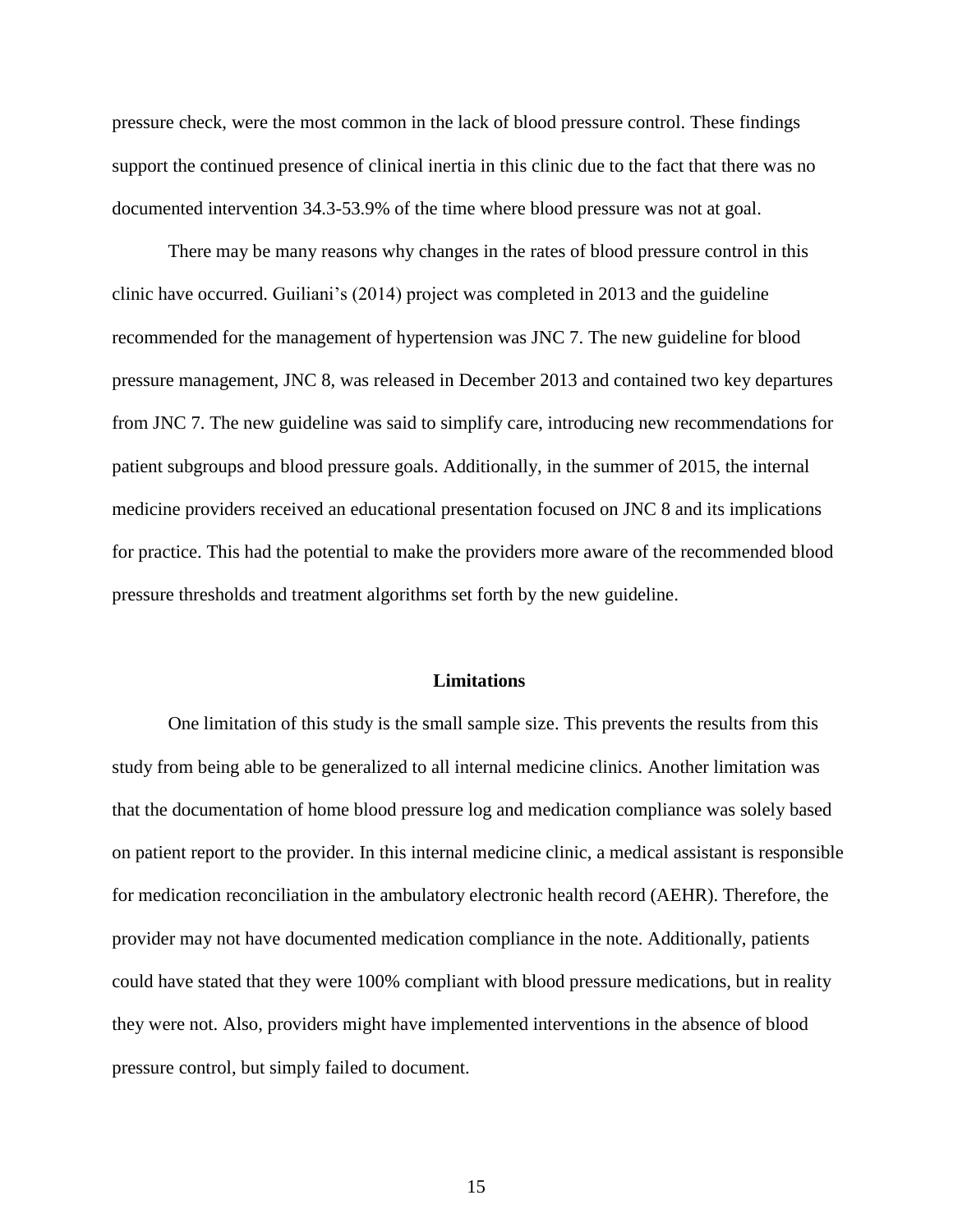#### **Implications for Practice**

Interventions to increase blood pressure control rates in patients diagnosed with hypertension should focus on decreasing clinical inertia. Provider education about the newest treatment guidelines and standards of care can help in reducing clinical inertia. Education efforts should also focus on the importance of implementing interventions in the absence of blood pressure control, adequate documentation in the patient's electronic health record, and patient education regarding the hypertension management plan.

The results of both projects indicate that providers should be more aggressive in treating younger patients with hypertension. Both projects showed that blood pressure control was consistently greater for patients age 60 and older, but was lacking in the younger adult patients. Providing easily accessible treatment algorithms and guidelines at the point of care (POC) has been shown to help decrease clinical inertia (Choma et al., 2009; Glynn et al., 2010; Holland et al., 2008; Khatib et al., 2014; Wexler et al., 2009). Significant relationships between clinical decision support systems embedded in electronic health records and blood pressure control have also been found (Samal et al., 2011). Alerts placed in the AEHR system when a patient demonstrates uncontrolled blood pressure at the office visit could be helpful in decreasing clinical inertia. This would make the provider aware of the uncontrolled blood pressure while in the room with the patient, easily allowing for interventions to be implemented and changes to the hypertension management plan to be made during the visit.

Providers should be educated on the importance of lifestyle modifications in addition to medication therapy in the management of hypertension. Lifestyle modification discussion only occurred in 15% of the cases when an intervention was implemented in the absence of blood pressure control. Lifestyle modifications alone can decrease systolic blood pressure by 2-20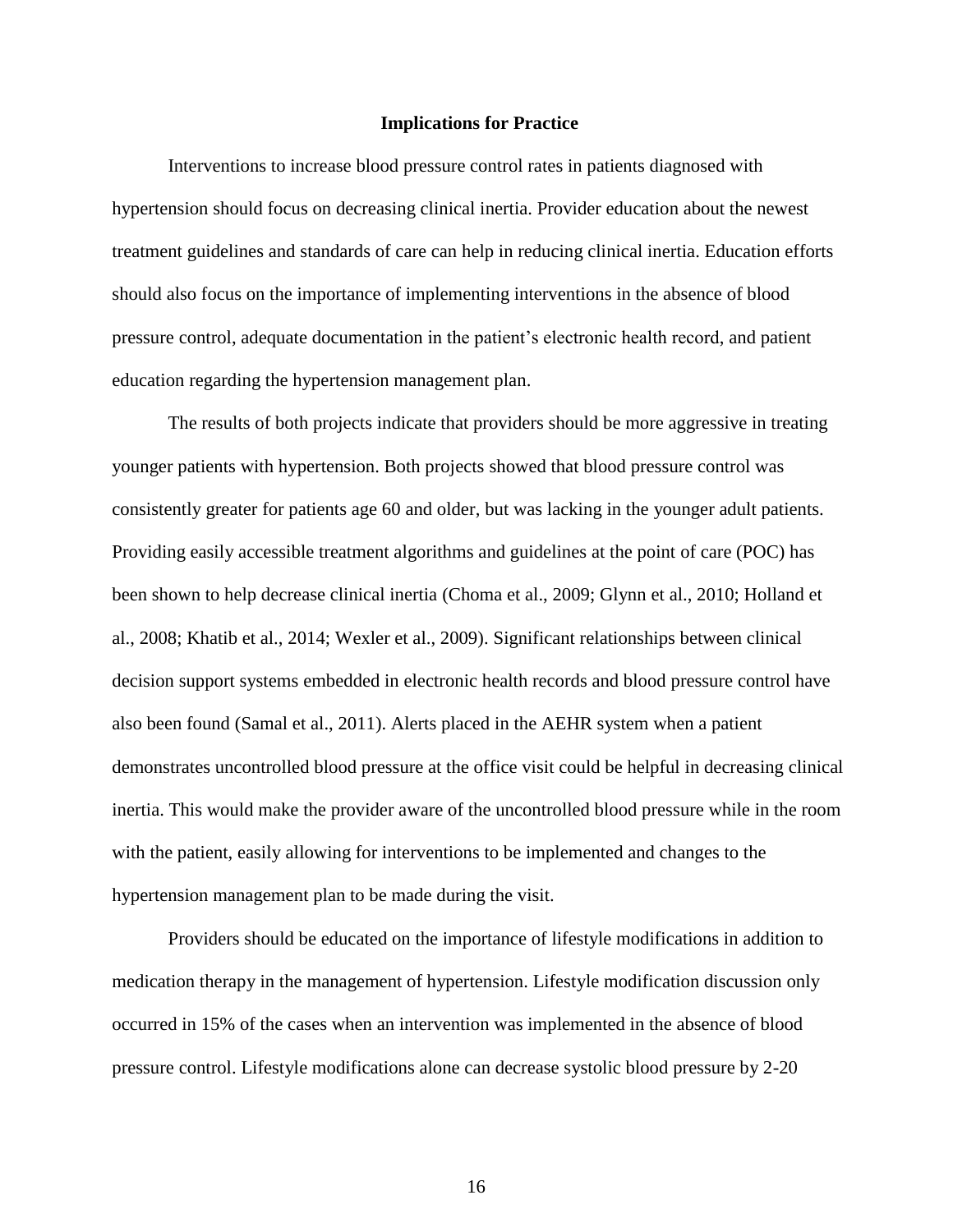mmHg (Sacks & Campos, 2010) and just a 3-mmHg reduction in systolic blood pressure can lead to an 8% reduction in stroke mortality and a 5% reduction in mortality from coronary heart disease (Appel, 2003).

Patients and providers should work together to develop a working comprehensive hypertension management plan and the plan should be documented in the patient medical record (Choma et al., 2009; Holland et al., 2008). The management plan should include medication compliance, lifestyle modifications, specific blood pressure goals, the use of home blood pressure logs, and interventions implemented in the absence of blood pressure control. Management strategies should be tailored specifically to the patient, taking into consideration their age, race and co-morbidities, as well as their socioeconomic status. Management plans should be documented at every visit, making the patient aware of their blood pressure reading, ensuring the patient knows their specific blood pressure goal and what they should be doing to manage their hypertension including medication compliance and using a home blood pressure log.

To overcome non-compliance to medication therapy and lifestyle modifications, it is important to ensure the patient is aware of the nature and severity of hypertension, as well as the health consequences of non-compliance. Regular follow up visits should be scheduled. This allows the provider opportunities to monitor the patient's progress and alter medication regimen if needed. It also allows patients more time to ask questions and providers more time to educate (Huebschmann et al., 2012; Kalb et al., 2002).

While blood pressure control is of utmost importance in reducing morbidity and mortality from heart disease, it is also an important quality of care measure being tracked by the Centers for Medicare and Medicaid Services (CMS) and impacts provider reimbursement. In 2015, the CMS implemented a negative payment adjustment to providers that did not satisfactorily report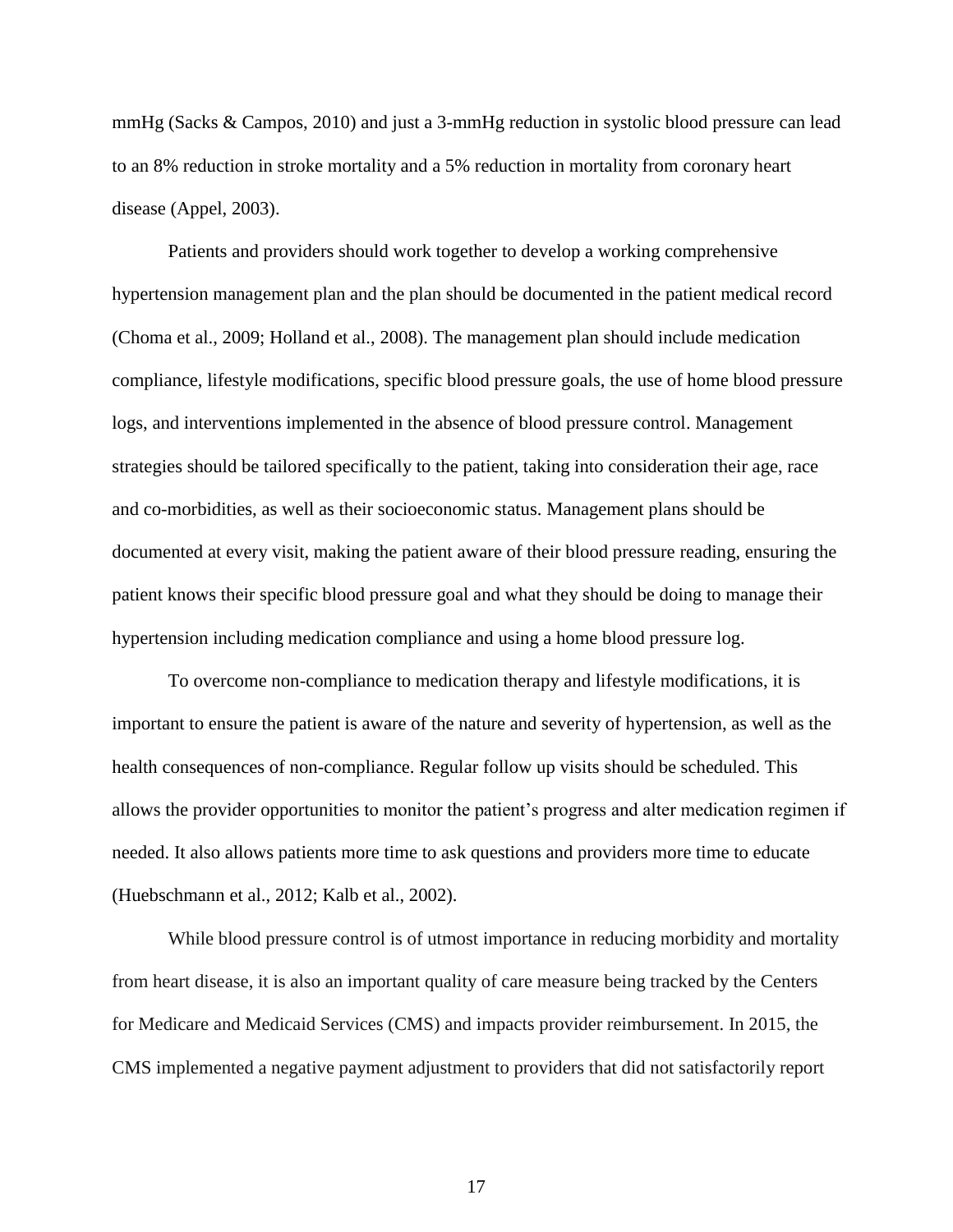data on quality measures and finalized its proposal to base 2017 Physician Quality Reporting System (PQRS) penalties off of 2015 reporting. The mandatory care measure, PQRS #236: Controlling High Blood Pressure, is a measure of patients age 18 through 85 years of age who had a diagnosis of hypertension and whose blood pressure was adequately controlled (<140/90 mmHg) and is required to be reported to CMS once every twelve months. In addition to being penalized financially for not reporting this quality measure, in 2015 the CMS began to publicly report the performance data for individual physicians/physician groups, making quality of care measures available to the general population, potentially influencing the choice of which provider to seek for care (CMS, 2015). In addition to Medicare and Medicaid reimbursement, some private insurers have begun to tie reimbursement levels of providers to their ability to achieve quality related goals, such as blood pressure control (Chobanian, 2009). The threat of income loss may be a motivator for clinicians to reduce clinical inertia and more effectively treat uncontrolled blood pressure in their patients.

#### **Conclusion**

Cardiovascular disease is among the most widespread and costly problems facing the United Stated today. The leading modifiable risk factor for cardiovascular disease is hypertension. Primary care providers are in a key position to impact blood pressure control, and therefore greatly impact patient outcomes by preventing the morbidity and mortality associated with uncontrolled hypertension.

Suggestions for improving blood pressure control in patients with hypertension include: creating alerts in AEHR, making current algorithms easily accessible, utilization of patient education materials which are available in AEHR, scheduling routine provider educational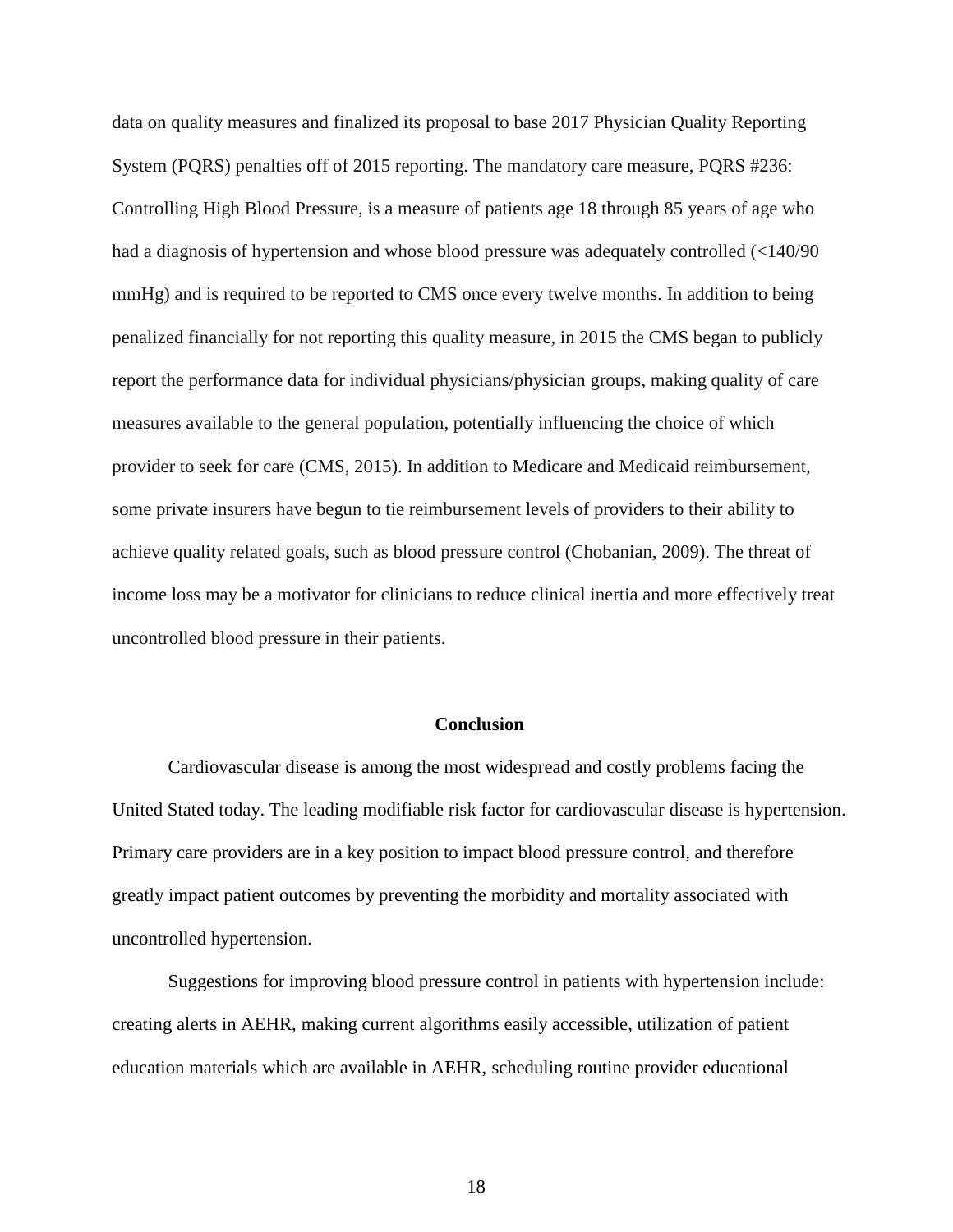programs to discuss current guidelines and management of patients with hypertension, and scheduling routine follow up visits for blood pressure monitoring. Blood pressure control in patients diagnosed with hypertension has improved in the internal medicine clinic where both projects were done, but control rates are not consistently at the Healthy People 2020 goal. By implementing interventions in the absence of blood pressure control, providers can help to decrease clinical inertia and gain blood pressure control in those diagnosed with hypertension.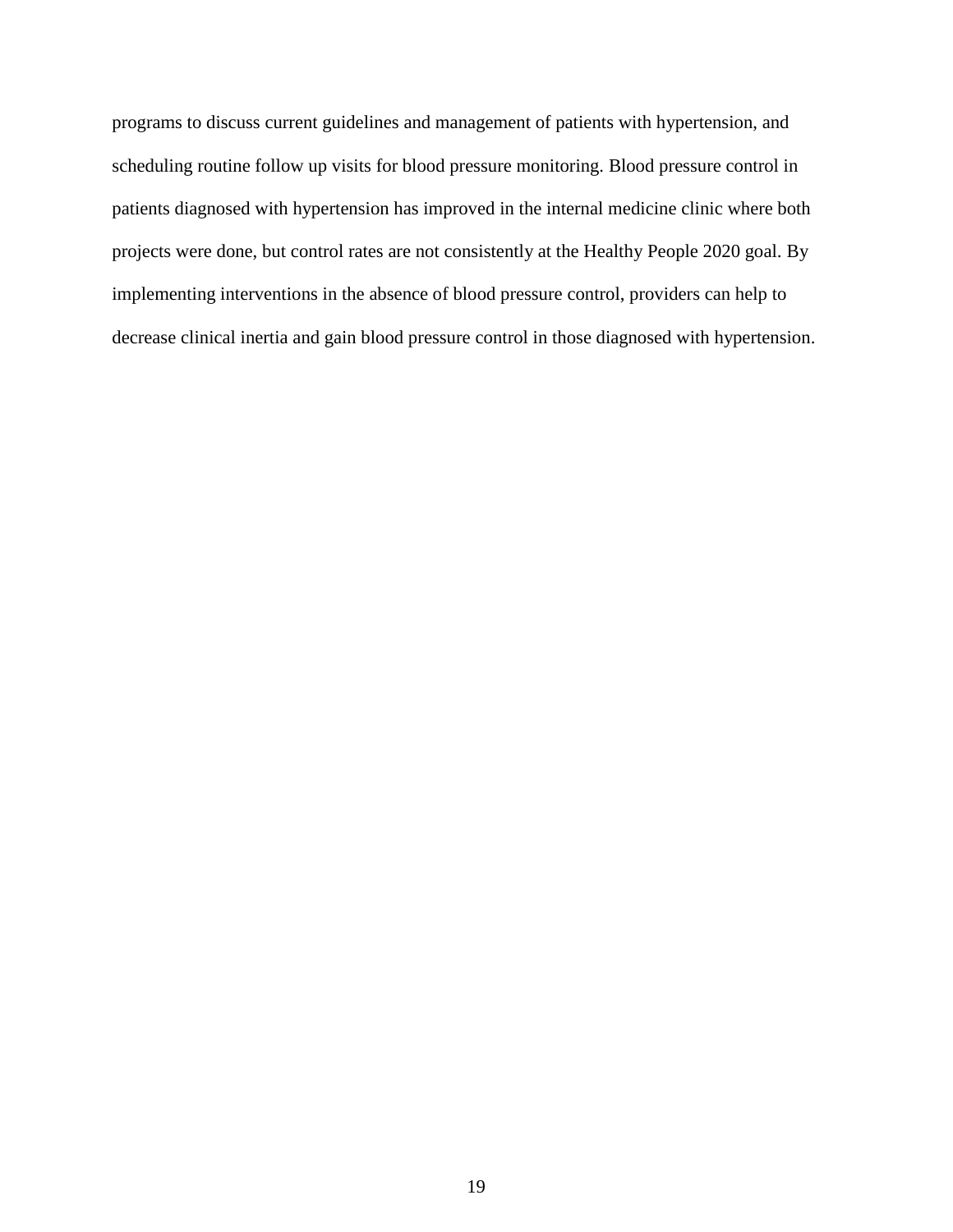





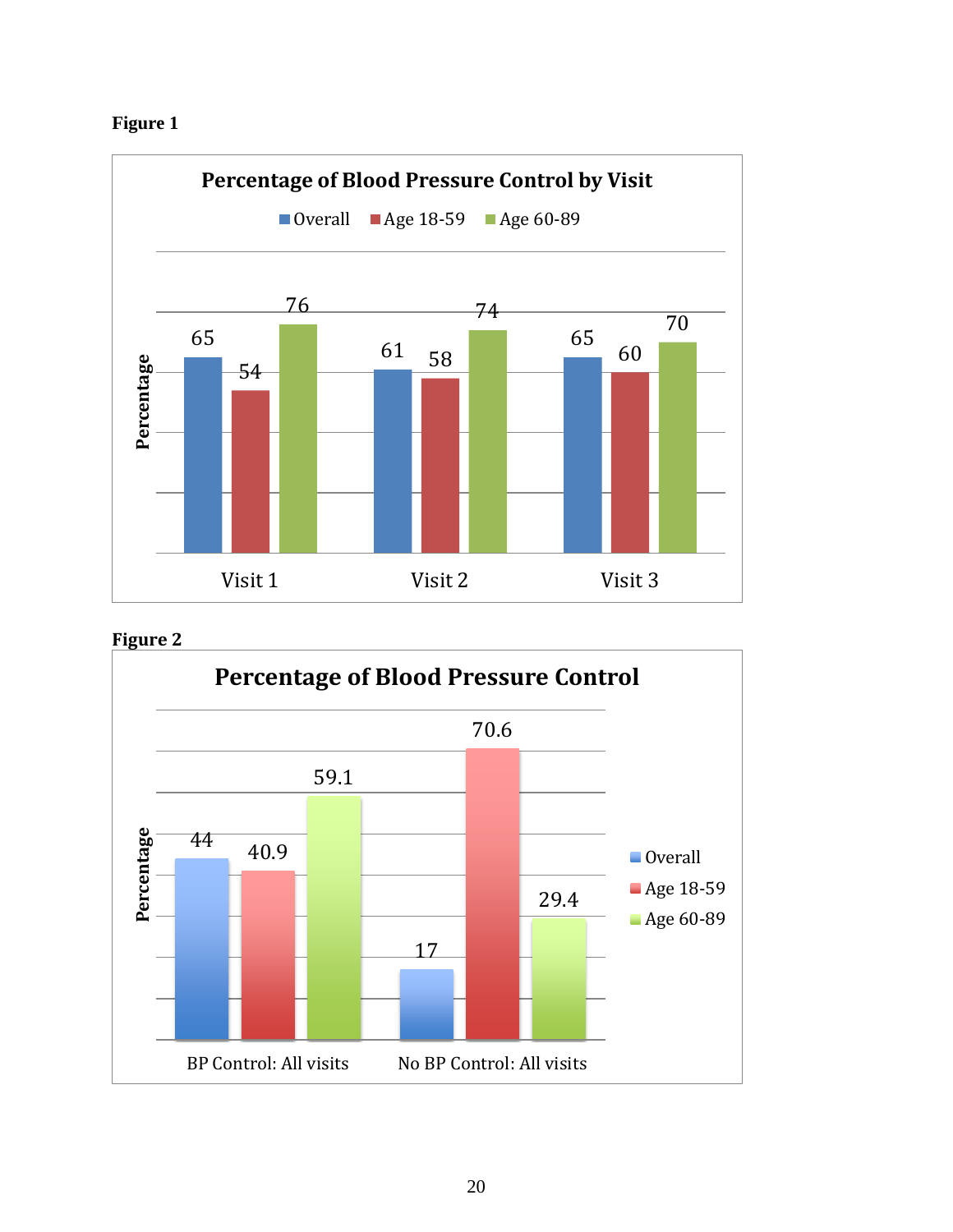



## **Figure 4**

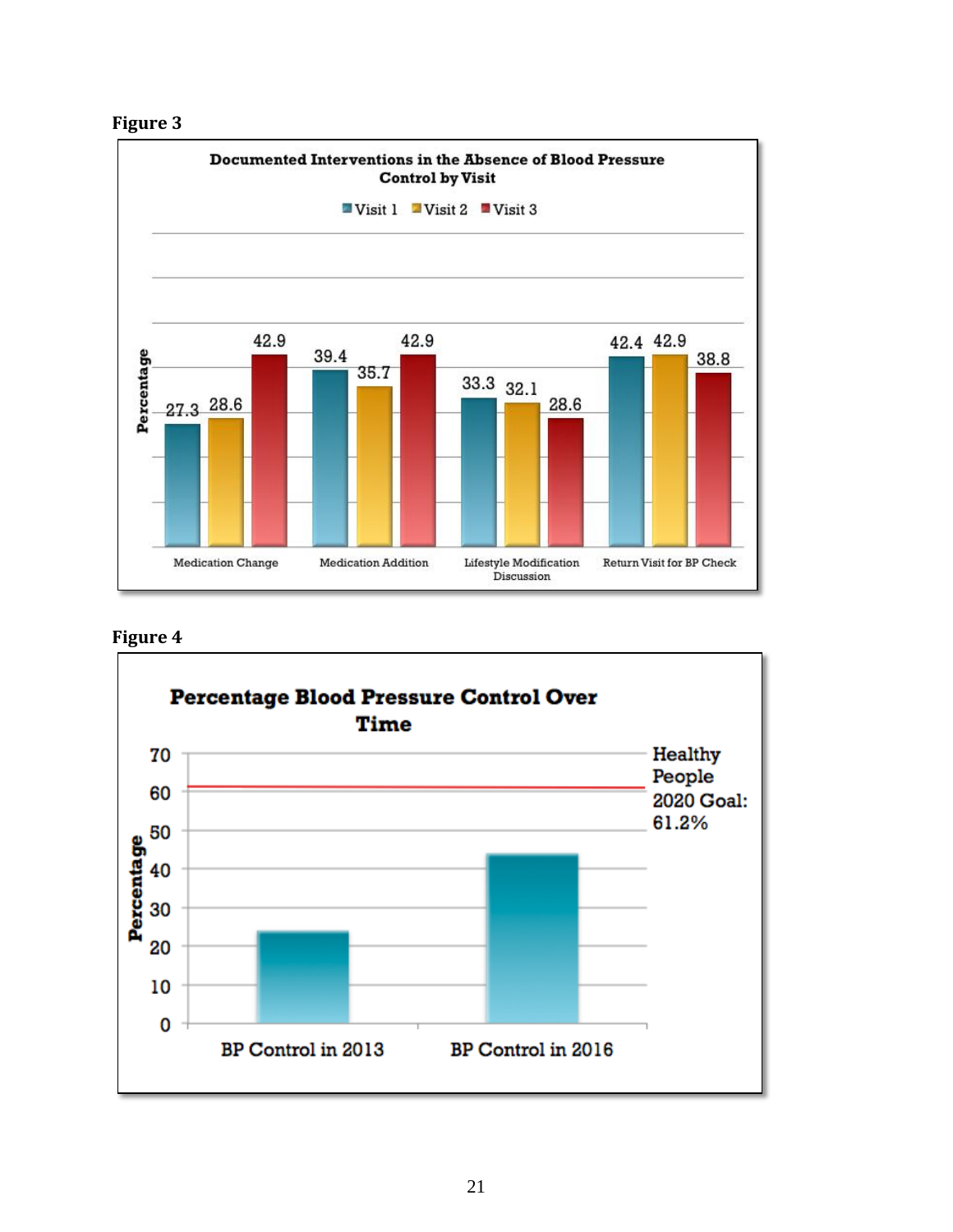| <b>Table 1: JNC 8 Recommendations for Blood Pressure Goals</b> |  |  |  |  |
|----------------------------------------------------------------|--|--|--|--|
| <b>Blood Pressure Goal</b>                                     |  |  |  |  |
|                                                                |  |  |  |  |
|                                                                |  |  |  |  |
|                                                                |  |  |  |  |
|                                                                |  |  |  |  |
|                                                                |  |  |  |  |

| <b>Table 2:</b> Documented Use of Home Blood Pressure Log and Blood Pressure Control |         |                |         |  |  |
|--------------------------------------------------------------------------------------|---------|----------------|---------|--|--|
|                                                                                      | Visit 1 | <b>Visit 2</b> | Visit 3 |  |  |
| <b>Home BP log use</b>                                                               | 16%     | 15%            | 20%     |  |  |
| <b>Home BP control</b>                                                               | 68.8%   | 66.7%          | 75%     |  |  |
| <b>BP</b> control in the                                                             | 65%     | 61%            | 65%     |  |  |
| office                                                                               |         |                |         |  |  |
| <b>BP</b> control in home                                                            | 81.8%   | 50%            | 60%     |  |  |
| log and office                                                                       |         |                |         |  |  |
| <b>BP</b> control in home                                                            | 18.2%   | 50%            | 40%     |  |  |
| log, absent in office                                                                |         |                |         |  |  |
| <b>Absence of BP</b>                                                                 | 100%    | 100%           | 60%     |  |  |
| control in home log                                                                  |         |                |         |  |  |
| and in office                                                                        |         |                |         |  |  |

## **Table 2:** Documented Use of Home Blood Pressure Log and Blood Pressure Control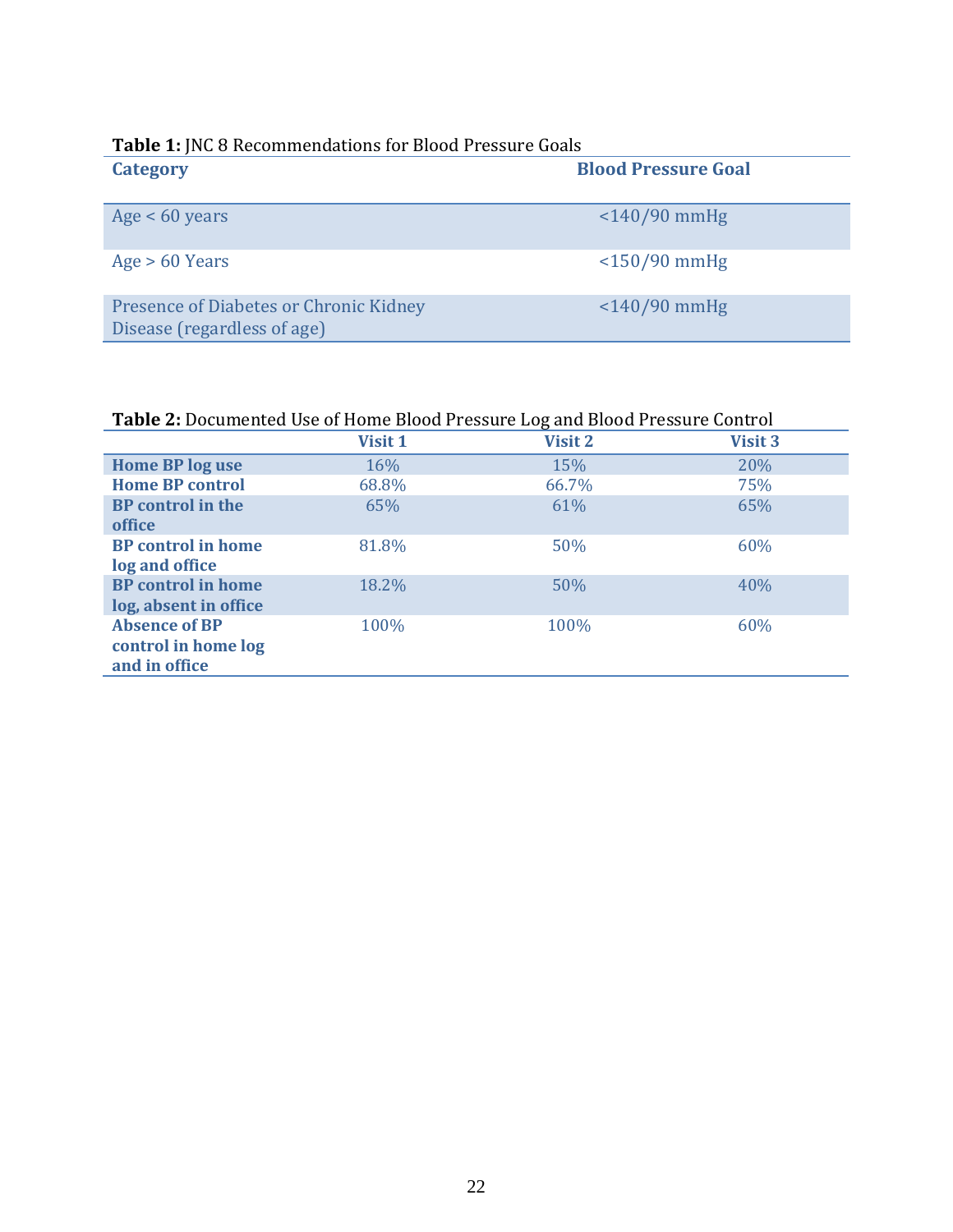|                                                      |         | or Boodinontation of Prodication compliance and Brood Fressure contro |                |
|------------------------------------------------------|---------|-----------------------------------------------------------------------|----------------|
|                                                      | Visit 1 | <b>Visit 2</b>                                                        | <b>Visit 3</b> |
| <b>Medication</b>                                    | 27%     | 33%                                                                   | 29%            |
| documentation                                        |         |                                                                       |                |
| <b>Patient reported</b><br>medication<br>compliance  | 81.5%   | 72.7%                                                                 | 82.8%          |
| <b>Patient reported</b>                              | 18.5%   | 27.3%                                                                 | 17.2%          |
| medication non-<br>compliance                        |         |                                                                       |                |
| <b>Medication</b>                                    | 72.7%   | 62.5%                                                                 | 58.3%          |
| compliance & BP<br>control in office                 |         |                                                                       |                |
| <b>Medication</b>                                    | 27.3%   | 37.5%                                                                 | 41.7%          |
| compliance &                                         |         |                                                                       |                |
| absence of BP control<br>in office                   |         |                                                                       |                |
| <b>Medication non-</b>                               | 80%     | 88.9%                                                                 | 100%           |
| compliance and<br>absence of BP control<br>in office |         |                                                                       |                |
|                                                      |         |                                                                       |                |

### **Table 3:** Documentation of Medication Compliance and Blood Pressure Control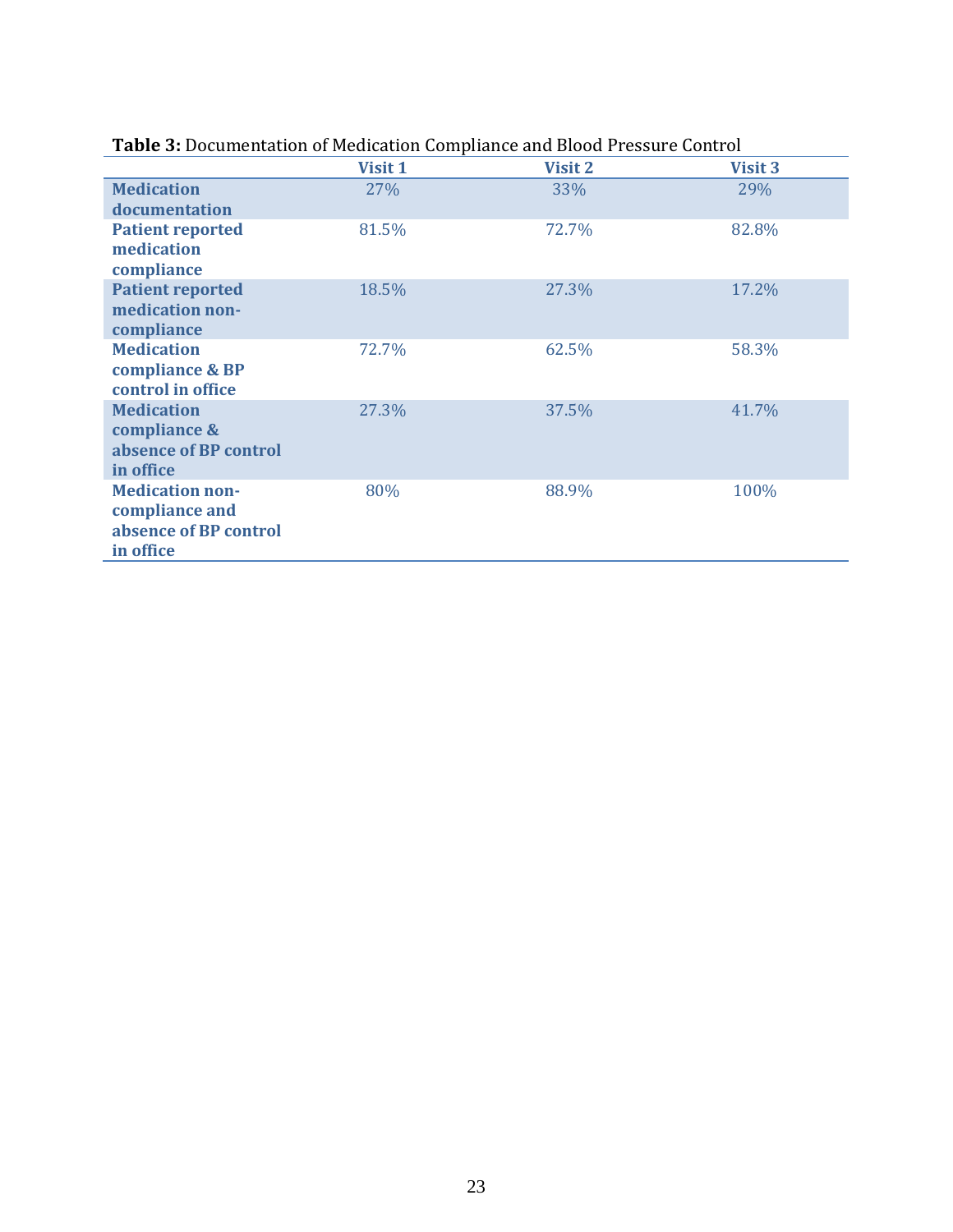#### **References**

- American Heart Association. (2013). *Statistical fact sheet: High blood pressure, 2013 update*. Retrieved from http://www.heart.org/HEARTORG/General/Heart-and-Stroke-Association-Statistics\_UCM\_319064\_SubHomePage.jsp
- Appel, L. J. (2003). Lifestyle modification as a means to prevent and treat high blood pressure. *Journal of the American Society of Nephrology*, *14*(2), S99-S102. Retrieved from http://jasn.asnjournals.org/content/14/suppl\_2/S99.full
- Bosworth, H.B., Olsen, M.K., Dudley, T., Orr, M., Goldstein, M.K., Datta, S.K., McCant, F., Gentry, P., Simel, D.L. & Oddone, E.Z. (2008). Patient education and provider decision support to control blood pressure in primary care: a cluster randomized trial. *American Heart Journal, 157*(3), 450-456.
- Centers for Disease Control and Prevention. (2012). Vital signs: awareness and treatment of uncontrolled hypertension among adults – United States, 2003-1020. *Morbidity and Mortality Weekly Report, 61*(35), 703-709.
- Centers for Medicare & Medicaid Services. (2015, January 12). Physician Quality Reporting System - Centers for Medicare & Medicaid Services. Retrieved from http://www.cms.gov/Medicare/Quality-Initiatives-Patient-Assessment-Instruments/PQRS/
- Chobanian, A. V. (2009). Impact of nonadherence to antihypertensive therapy. *Circulation*, (120), 1558-1560. Retrieved from http://circ.ahajournals.org/content/120/16/1558.full
- Choma, N.N., Huang, R.L., Dittus, R.S., Burnham, K.E., & Roumie, C.L. (2009). Quality improvement initiatives improve hypertension care among veterans. *Circulation: Cardiovascular Quality and Outcomes, 2,* 392-398.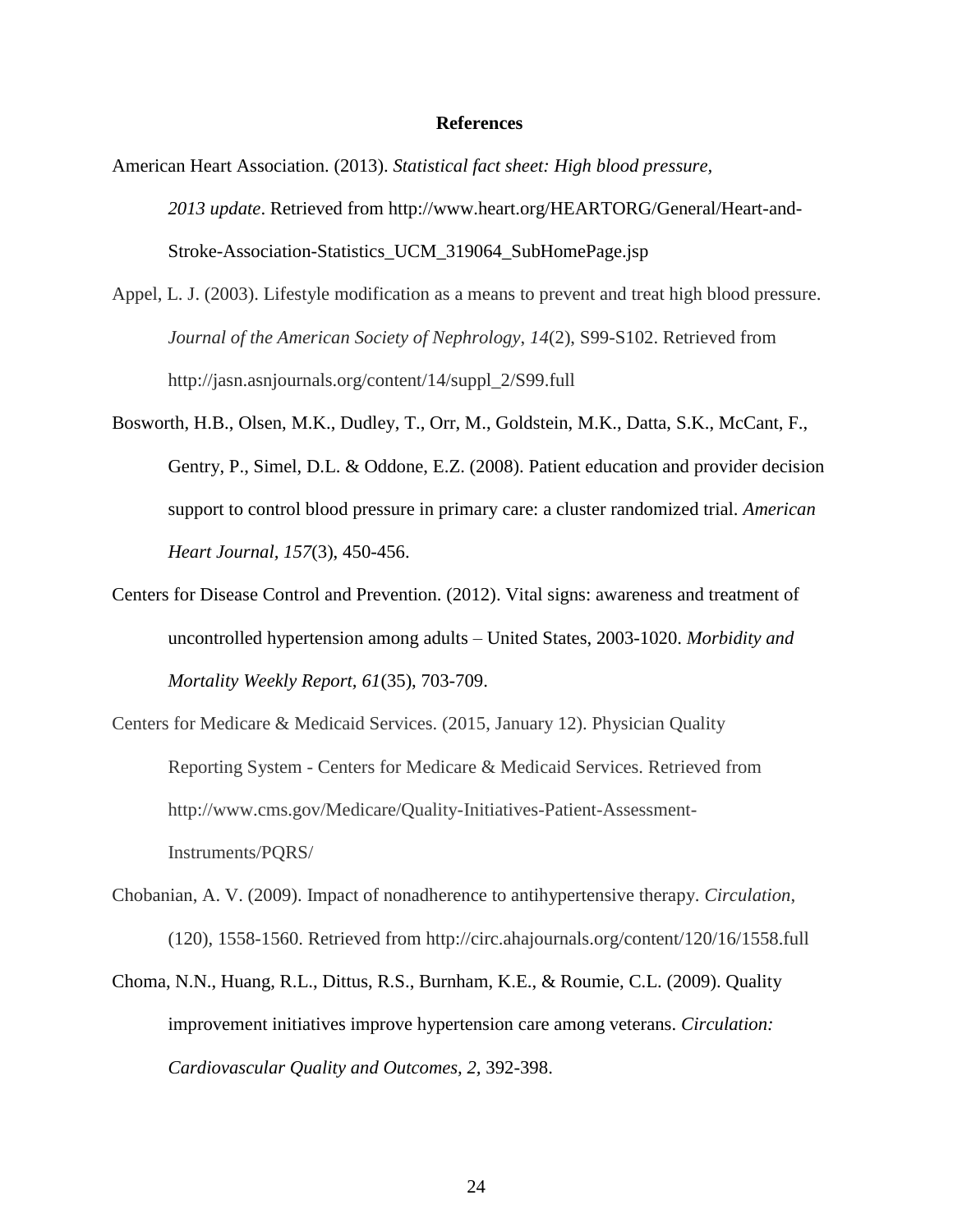- Guiliani, A. (2014). *Final DNP project report: Assessing blood pressure control in primary care*.
- Huebschmann, A.G., Mizrahi, T., Soenksen, A., Beaty, B.L., & Denberg, T.D. (2012). Reducing clinical inertia in hypertension treatment: a pragmatic randomized controlled trial. *Journal of Clinical Hypertension (Greenwich), 14*(5), 322-329.
- Holland, N., Segraves, D., Nnadi, V.O., Belletti, D.A., Wogen, J., & Arcona, S. (2008). Identifying barriers to hypertension care: implications for quality improvement initiatives. *Disease Management, 11*(2), 71-77.
- James P.A., Oparil S., Carter B.L., Cushman, W.C., Dennison-Himmelfarb, C…& Ortiz, E. 2014 Evidence-Based Guideline for the Management of High Blood Pressure in Adults: Report from the Panel Members Appointed to the Eighth Joint National Committee (JNC 8). *JAMA*. 2014;311(5):507-520. doi:10.1001/jama.2013.284427
- Khatib, R., Schwalm, JD., Yusuf, S., Haynes, R.B., McKee, M…& Nieuwlaat, R. (2014). Patient and healthcare provider barriers to hypertension awareness, treatment, and follow up: a systematic review and meta-analysis of qualitative and quantitative studies. *PLoS ONE, 9*(1), e84238.
- Roumie, C. L., Elasy, T. A., Greevy, R., Griffin, M. R., Liu, X., Stone, W. J., Wallston, K. A., Dittus, R. S., Alvarez, V., Cobb, J., & Speroff, T. (2006). Improving blood pressure control through provider education, provider alerts, and patient education. *Annals of Internal Medicine*, *145*(3), 165-175.
- Sacks, F. M., & Campos, H. (2010). Dietary therapy in hypertension. *New England Journal of Medicine*, *362*, 2102-12. doi:10.1056/NEJMct0911013

Samal, L., Linder, J.A., Lipsitz, S.R., & Hicks, L.S. (2011). Electronic health records, clinical